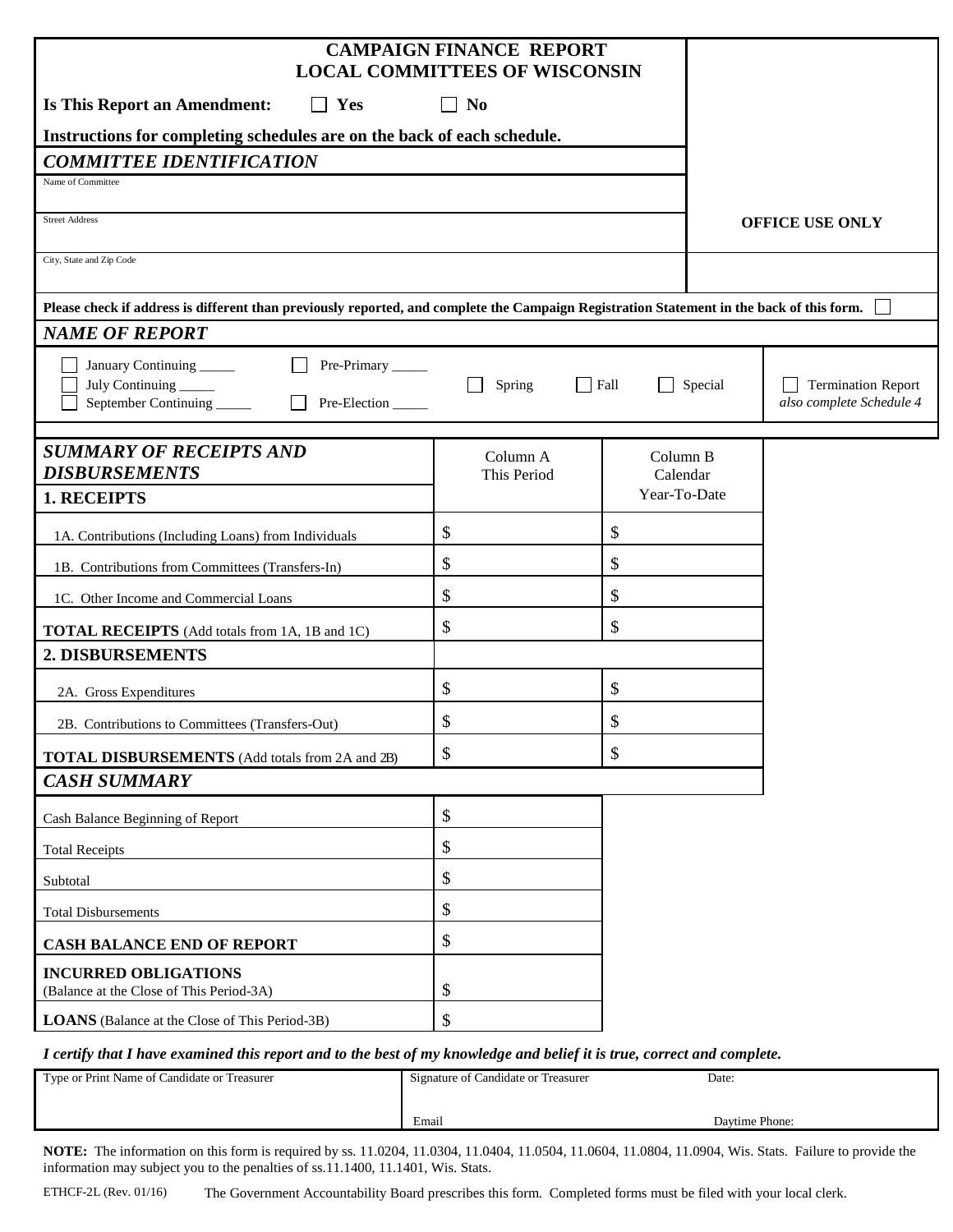# **Instructions for Completing Summary Page of Form ETHCF-2L**

Instructions for Completing Schedules are on the Back of Each Schedule

#### **Committee Identification**

- ► Print or type the complete name and mailing address of your committee**.**
- ► If the report is an amendment to a previous report filed, check the "yes" box. If the report is NOT an amendment, check the "no" box.

#### **Name of Report**

 $\triangleright$  Check the box next to the name of the report being filed, and enter the correct calendar year. For information concerning filing dates and report names, refer to the CFIS website – [https://cfis.wi.gov.](https://cfis.wi.gov/) *.*

#### **Summary of Receipts and Disbursements**

► Committees should complete the detailed pages in Schedules 1-A through 3-B before completing this summary section of the report form.

#### **Receipts**

- **1A. Contributions (Including Loans) From Individuals:** Enter the amount of Total Contributions from Individuals (Schedule 1-A) in Column A of the Summary page. Add the amount entered in Column A to contributions previously reported for this calendar year, if any, and enter the amount in Column B, Calendar Year-to-Date.
- **1B.Contributions From Committees (Transfers-In):** Enter the amount from Total Contributions (Transfers-In) Received From Committees (Schedule 1-B) in Column A of the Summary page. Add the amount entered in Column A to contributions previously reported for this calendar year, if any, and enter the amount in Column B, Calendar Year-to-Date.
- **1C.Other Income and Commercial Loans:** Enter the amount of Total Other Income (Schedule 1-C) in Column A. Add the amount entered in Column A to other income previously reported for this calendar year, if any, and enter the amount in Column B, Calendar Year-to-Date.
- **Total Receipts:** Add the amounts entered on lines 1-A, 1-B and 1-C, in Column A and enter the total in Total Receipts. Add the amount of Total Receipts previously reported, if any, and enter the amount in Column B, Calendar Year-to-Date.

#### **Disbursements**

- **2A. Gross Expenditures:** Enter the amount from Total Expenditures (Schedule 2-A) in Column A of the Summary page. Add the amount in Column A to expenditures previously reported for this calendar year, if any, and enter the amount in Column B, Calendar Year-to-Date.
- **2B.Contributions to Committees (Transfers-Out):** Enter the amount from Total Contributions (Transfers-Out) Made to Committees (Schedule 2-B) in Column A of the Summary page. Add the amount in Column A to contributions previously reported for this calendar year, if any, and enter the amount in Column B, Calendar Year-to-Date.

**Total Disbursements:** Add the amounts entered on lines 2-A and 2-B in Column A and enter the total in Total Disbursements. Add this amount to Total Disbursements previously reported, if any, and enter the amount in Column B, Calendar Year-to-Date.

#### **Cash Summary**

**Cash Balance Beginning of Report:** If this report is the first report filed by the committee, the cash balance will be zero. If this is not the first report filed by the committee, enter the cash balance from the end of the last report period. The beginning cash balance of a report must *always* be the *same* as the ending cash balance of the prior report.

**Total Receipts:** Enter the amount from Total Receipts in Column A of the Summary page.

**Subtotal:** Add Cash Balance Beginning of Report to Total Receipts and enter the amount.

**Total Disbursements:** Enter the amount from Total Disbursements in Column A of the Summary page.

**Cash Balance End of Report:** Subtract Total Disbursements from Subtotal and enter the amount. The cash balance at the end of the report period should **equal** the reconciled balance in the checking account *plus* any savings or investment accounts.

**Incurred Obligations:** Enter the amount from Total Incurred Obligations (Schedule 3-A) in Column A of the Summary page. Incurred obligations must be carried forward on **each** report until paid in full.

**Loans:** Enter the amount from the Total Outstanding Loans (Schedule 3-B) in Column A of the Summary page. Loans must be carried forward on **each** report until paid in full.

#### **Sign and Date the Report**

The treasurer or candidate must sign and date each report filed. Each report must be complete, correct, and in compliance with the reporting format. Please include a daytime phone number and a contact person if someone other than the treasurer prepares the report.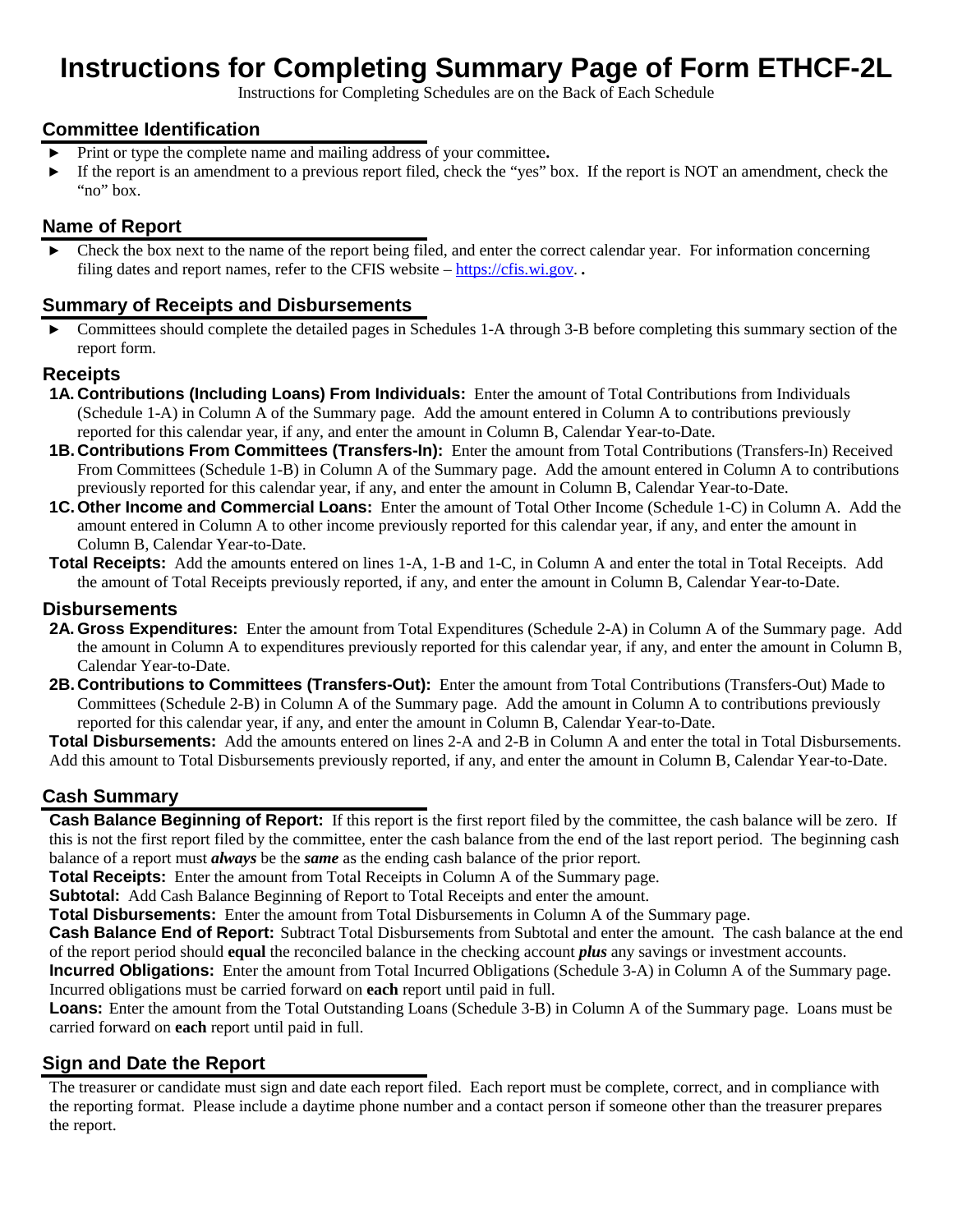

# **SCHEDULE 1-A RECEIPTS Contributions (Including Loans) From Individuals** Page \_\_\_\_ of \_\_\_\_

Complete Committee Name

|                                               | Instructions for completing schedules are on the back of each schedule.                                                  |                                                  |                           |                  |
|-----------------------------------------------|--------------------------------------------------------------------------------------------------------------------------|--------------------------------------------------|---------------------------|------------------|
| Date                                          | Full Name, Mailing Address and Zip Code<br>Of Contributor                                                                | Occupation (if year-to-date total exceeds \$200) | Amount of<br>Contribution | $Y-T-D$<br>Total |
|                                               |                                                                                                                          |                                                  |                           |                  |
|                                               |                                                                                                                          |                                                  |                           |                  |
|                                               |                                                                                                                          |                                                  |                           |                  |
|                                               |                                                                                                                          |                                                  |                           |                  |
|                                               | Check if: $\boxed{\phantom{a}}$ In-Kind $\phantom{a}\boxed{\phantom{a}}$ Loan $\boxed{\phantom{a}}$ Conduit – Ethics ID# |                                                  |                           |                  |
|                                               |                                                                                                                          |                                                  |                           |                  |
|                                               |                                                                                                                          |                                                  |                           |                  |
|                                               |                                                                                                                          |                                                  |                           |                  |
|                                               |                                                                                                                          |                                                  |                           |                  |
|                                               | Check if: $\Box$ In-Kind $\Box$ Loan $\Box$ Conduit – Ethics ID#                                                         |                                                  |                           |                  |
|                                               |                                                                                                                          |                                                  |                           |                  |
|                                               |                                                                                                                          |                                                  |                           |                  |
|                                               |                                                                                                                          |                                                  |                           |                  |
|                                               |                                                                                                                          |                                                  |                           |                  |
|                                               |                                                                                                                          |                                                  |                           |                  |
|                                               | Check if: $\boxed{\Box}$ In-Kind $\boxed{\Box}$ Loan $\boxed{\Box}$ Conduit - Ethics ID#                                 |                                                  |                           |                  |
|                                               |                                                                                                                          |                                                  |                           |                  |
|                                               |                                                                                                                          |                                                  |                           |                  |
|                                               |                                                                                                                          |                                                  |                           |                  |
|                                               |                                                                                                                          |                                                  |                           |                  |
|                                               | Check if: $\boxed{\phantom{a}}$ In-Kind $\phantom{a}\boxed{\phantom{a}}$ Loan $\boxed{\phantom{a}}$ Conduit – Ethics ID# |                                                  |                           |                  |
|                                               |                                                                                                                          |                                                  |                           |                  |
|                                               |                                                                                                                          |                                                  |                           |                  |
|                                               |                                                                                                                          |                                                  |                           |                  |
|                                               |                                                                                                                          |                                                  |                           |                  |
|                                               | Check if: $\boxed{\Box}$ In-Kind $\boxed{\Box}$ Loan $\boxed{\Box}$ Conduit – Ethics ID#                                 |                                                  |                           |                  |
|                                               |                                                                                                                          |                                                  |                           |                  |
|                                               |                                                                                                                          |                                                  |                           |                  |
|                                               |                                                                                                                          |                                                  |                           |                  |
|                                               |                                                                                                                          |                                                  |                           |                  |
|                                               |                                                                                                                          |                                                  |                           |                  |
|                                               | Check if: $\boxed{\phantom{a}}$ In-Kind $\phantom{a}\boxed{\phantom{a}}$ Loan $\boxed{\phantom{a}}$ Conduit – Ethics ID# |                                                  |                           |                  |
|                                               |                                                                                                                          |                                                  |                           |                  |
|                                               |                                                                                                                          |                                                  |                           |                  |
|                                               |                                                                                                                          |                                                  |                           |                  |
|                                               |                                                                                                                          |                                                  |                           |                  |
|                                               | Check if: $\Box$ In-Kind $\Box$ Loan $\Box$ Conduit - Ethics ID#                                                         |                                                  |                           |                  |
|                                               |                                                                                                                          |                                                  |                           |                  |
|                                               |                                                                                                                          | SUBTOTAL ITEMIZED CONTRIBUTIONS THIS PAGE        | \$<br>\$                  |                  |
|                                               | <b>TOTAL ITEMIZED CONTRIBUTIONS</b>                                                                                      |                                                  |                           |                  |
|                                               |                                                                                                                          | TOTAL ANONYMOUS CONTRIBUTIONS \$10 OR LESS       | \$                        |                  |
| TOTAL CONTRIBUTIONS RECEIVED FROM INDIVIDUALS |                                                                                                                          |                                                  | \$                        |                  |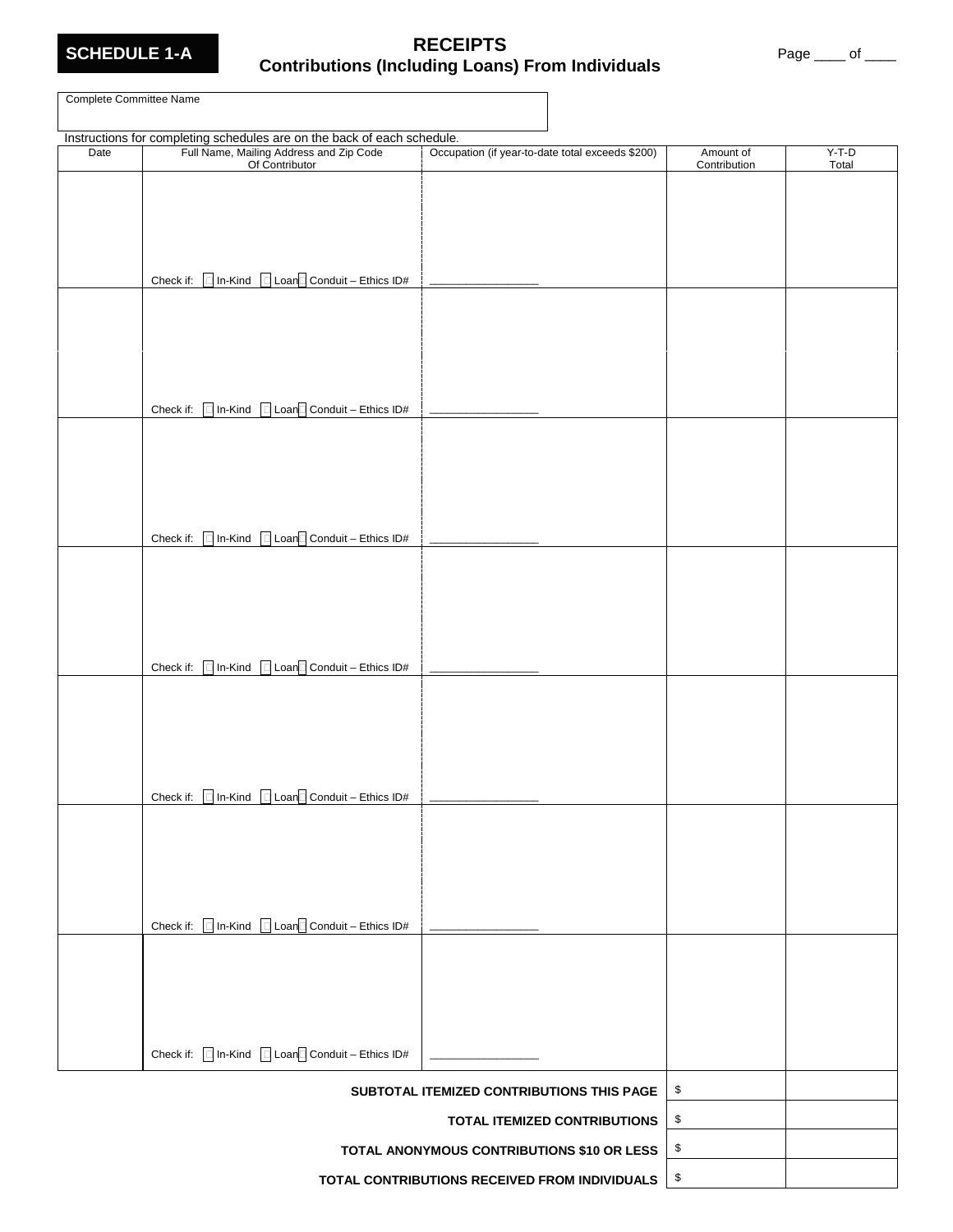# **Instructions for Completing Schedule 1-A**

# **RECEIPTS - Contributions (Including Loans) From Individuals**

# **General Instructions:**

- ► Print or type the complete name of your committee in the box provided.
- ► Duplicate as many pages as you will need in order to report contributions, including loans from individuals, on this form.
- ► Enter the number of Schedule 1-A pages in the upper right corner of the form.

**Date:** Enter the date (month, day, year) each contribution was **RECEIVED**. *Do not* enter the date that appears on the contributor's check or the date deposited, unless it is the same as the date received *(is in committee's possession and control).*

#### **Full Name, Mailing Address, and Zip Code:**

- 1. Enter the full name and address of the contributor.
- 2. For single or cumulative contributions totaling over \$200 in a calendar year: Enter the full name and address of the contributor. Enter the **occupation**.
- **Calendar Year-to-Date Total:** Add contributions previously received this calendar year, from this contributor to the contributions received in this report period. The Calendar Year-to-Date Total for an individual must always be entered. The Current Amount and Year-to-Date Total will be identical on the first report period of the calendar year. Once the individual's Calendar Year-to-Date Total exceeds \$200, you must enter the contributor's occupation.
- **Subtotal Itemized Contributions this page:** Enter the total of all the contributions listed on this page. If additional pages are used, enter the subtotal for each separate page.
- **Total Itemized Contributions:** Add the subtotals from all pages of Schedule 1-A. If more than one page, enter the total on only the last page of Schedule 1-A.
- **Total Anonymous Contributions \$10 or less:** Enter the total of anonymous contributions of \$10 or less only on the last page of Schedule 1-A.
- **Total Contributions Received from Individuals:** Add the Total **Itemized** Contributions to the Total **Anonymous** Contributions \$10 or Less and enter the amount **only** on the last page of Schedule 1-A.

- ♦ Contributions and loans from individuals on Schedule 1-A include any cash, personal or individual loans, purchase of tickets to fundraising events, memberships, gifts, advances, in-kind contributions, and all other personal contributions from an individual **including** the candidate. An in-kind contribution is any goods, property, or services provided to the committee free or for less than the fair market value. *(Volunteer services are not a contribution.*
- ♦ **In-kind contributions from individuals must also be reported as in-kind expenditures on Schedule 2-A to avoid distortion of the cash balance.**
- ♦ When the contribution is in-kind, a loan, or is received through a conduit, check the appropriate box in the section where the contribution is listed. If you receive a personal check or cash, no box needs to be checked.
- ♦ Contributions from individuals transferred through conduits are reported on Schedule 1-A under the individual contributor's name with the name of the conduit listed. The transmittal letter accompanying the conduit check, identifies the conduit and lists the individuals who are the original sources of the contributions. These contributions are subject to itemization on the same basis as other individual contributions; if over \$200, the occupation must be provided.
- ♦ Any individual loans, either from the candidate or from another individual, must be reported on Schedule 1-A **and** on Schedule 3-B, Additional Disclosure, Loans, until paid in full. Loans from individuals are subject to individual contribution limits (see Campaign Finance Manual).
- ♦ Each contributor's name, address, and amount must be listed separately. Contributions from joint accounts shall be reported as coming from the individual signing the check, unless the signor indicates otherwise. If the amount is divided, each individual must be itemized separately. Do not report a contribution as coming from more than one individual.
- ♦ All receipts, including those from raffles, auctions, garage sales or other similar events must be itemized unless the contribution is anonymous and totals \$10 or less.
- ♦ Do **not** report contributions from political action committees, political party committees, or other candidate committees on Schedule 1-A. These contributions must be reported on Schedule 1-B.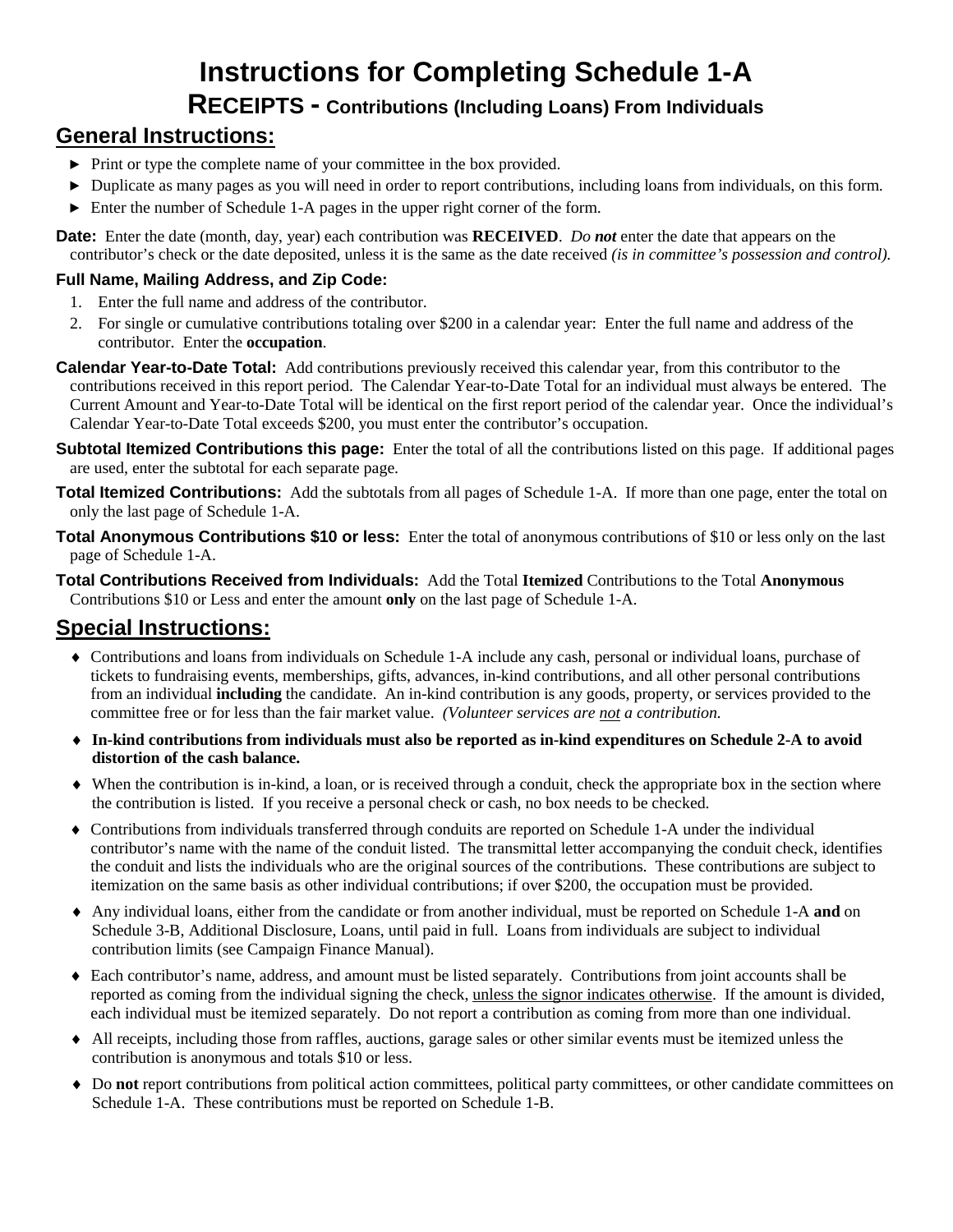### **SCHEDULE 1-B RECEIPTS** Page \_\_\_\_ of \_\_\_\_ **Contributions from Committees**

#### **(Transfers-In)**

# Complete Committee Name

Instructions for completing schedules are on the back of each schedule.

| Date | Full Name of Committee, Mailing Address and Zip Code        | Committee Ethics ID<br>Number | Amount of Contribution  |
|------|-------------------------------------------------------------|-------------------------------|-------------------------|
|      |                                                             |                               |                         |
|      |                                                             |                               |                         |
|      |                                                             |                               |                         |
|      | Check if: $\Box$ In-Kind $\Box$ Loan                        |                               |                         |
|      |                                                             |                               |                         |
|      |                                                             |                               |                         |
|      |                                                             |                               |                         |
|      | Check if: $\Box$ In-Kind $\Box$ Loan                        |                               |                         |
|      |                                                             |                               |                         |
|      |                                                             |                               |                         |
|      | In-Kind $\Box$ Loan<br>Check if:<br>$\Box$                  |                               |                         |
|      |                                                             |                               |                         |
|      |                                                             |                               |                         |
|      |                                                             |                               |                         |
|      | Check if: 0 In-Kind c Loan                                  |                               |                         |
|      |                                                             |                               |                         |
|      |                                                             |                               |                         |
|      |                                                             |                               |                         |
|      | Check if: $\Box$ In-Kind $\Box$ Loan                        |                               |                         |
|      |                                                             |                               |                         |
|      |                                                             |                               |                         |
|      |                                                             |                               |                         |
|      | Check if: 0 In-Kind 0 Loan                                  |                               |                         |
|      |                                                             |                               |                         |
|      |                                                             |                               |                         |
|      | In-Kind $\Box$ Loan<br>Check if:<br>$\Box$                  |                               |                         |
|      |                                                             |                               |                         |
|      |                                                             |                               |                         |
|      |                                                             |                               |                         |
|      | In-Kind $\Box$ Loan<br>Check if:<br>$\Box$                  |                               |                         |
|      |                                                             |                               |                         |
|      |                                                             |                               |                         |
|      | In-Kind $\Box$ Loan<br>Check if:<br>$\Box$                  |                               |                         |
|      |                                                             |                               |                         |
|      | SUBTOTAL CONTRIBUTIONS (Transfers-In) THIS PAGE             |                               | \$                      |
|      |                                                             |                               |                         |
|      | TOTAL CONTRIBUTIONS (Transfers-In) RECEIVED FROM COMMITTEES |                               | $\sqrt[6]{\frac{1}{2}}$ |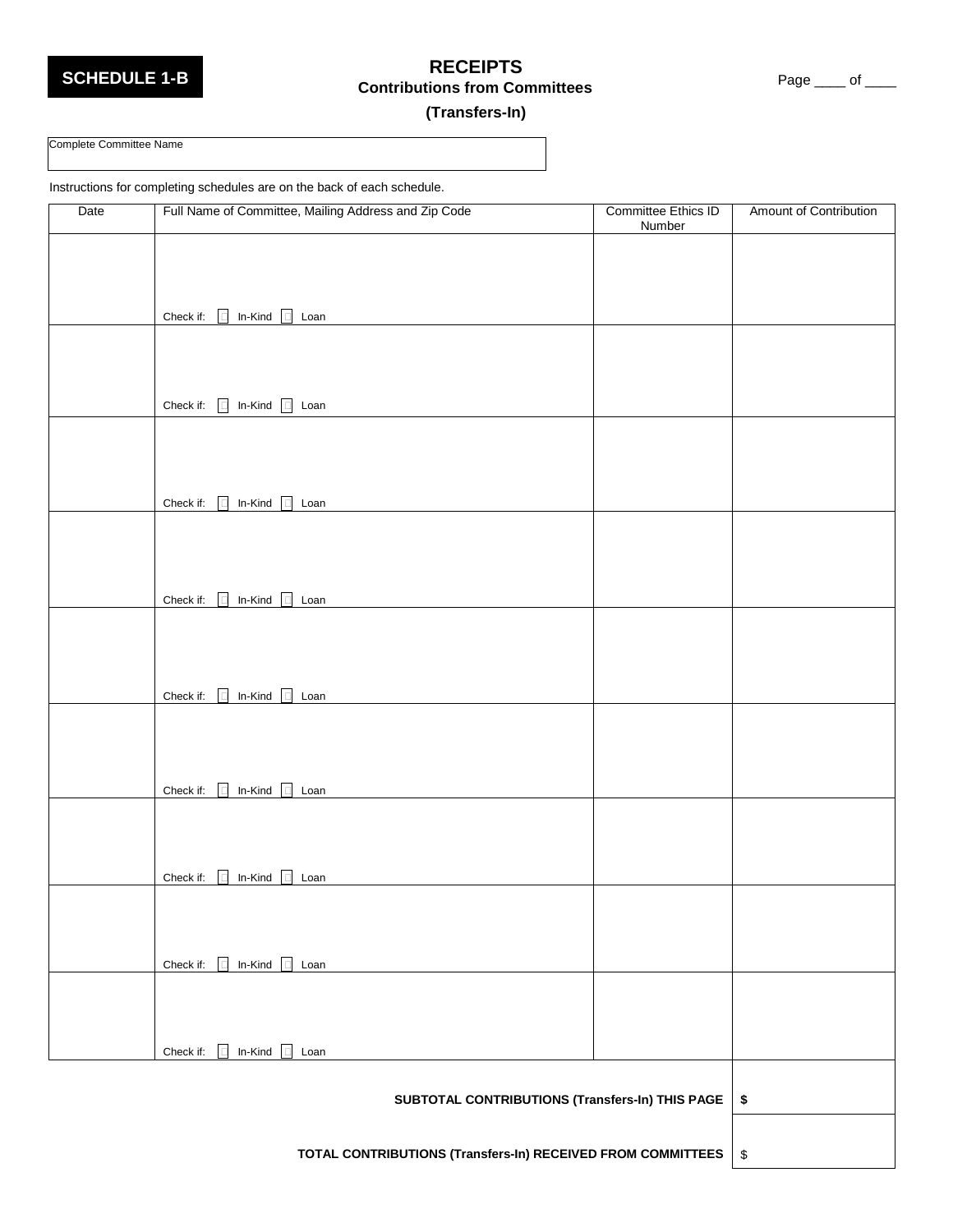# **Instructions for Completing Schedule 1-B RECEIPTS**

#### **Contributions From Committees (Transfers-In)**

### **General Instructions:**

- ► Print or type the complete name of your committee in the box provided.
- ► Duplicate as many pages as you will need in order to report contributions from committees (transfers-in) on this form.
- ► Enter the number of Schedule 1-B pages in the upper right corner of the form.
- ► Each contribution received from a committee **must be itemized** regardless of the amount.

#### **Date:**

Enter the date (month, day, year) each contribution was **received**. **DO NOT** enter the date which appears on the contributor's check or the date deposited, unless it is the same as the date received.

#### **Complete Name and Address of Committee:**

Enter the full name and address of each contributor.

#### **Amount:**

Enter the amount of the contribution this period.

#### **Calendar Year-to-Date Total:**

Add contributions previously received this calendar year, from this committee to the contributions received in this report period. The Calendar Year-to-Date Total for a committee must always be entered. The Current Amount and Year-to-Date Total will be identical on the first report period of the calendar year.

#### **Subtotal Contributions (Transfers-In) This Page:**

Enter the total of all the contributions (transfers-in) listed on this page. If additional pages are needed, enter the subtotal for each separate page.

#### **Total Contributions (Transfers-In) Received from Committees:**

Add the subtotals from all pages of Schedule 1-B. If more than one page, enter the total on only the last page of Schedule 1-B.

- ♦ Contributions transferred through **conduits** are reported as **individual contributions** on Schedule 1-A.
- ♦ In reporting contributions from committees, provide the *complete* name and address of each committee making a contribution.
- ♦ Contributions From Committees (Transfers-In) consist of any funds received from a political party committee, political action committee, candidate committee or a legislative campaign committee.
- ♦ In-kind contributions from a committee must also be reported as an in-kind offset in Schedule 2-A to avoid distortion of the cash balance. An in-kind contribution is any goods, service, or property provided to the committee free or for less than the fair market value. *(Volunteer services are not a contribution.)*
- ♦ When the contribution is in-kind, check the in-kind box in the section where the contribution is listed.
- ♦ Contributions received from sole-proprietorships, partnerships, or qualifying LLCs, must be reported as individual contributions in Schedule 1-A. Contributions from partnerships must reflect the partners' share in the partnership unless otherwise specified.
- ♦ Contributions may not be accepted from corporations, cooperatives, associations, unions, or tribes.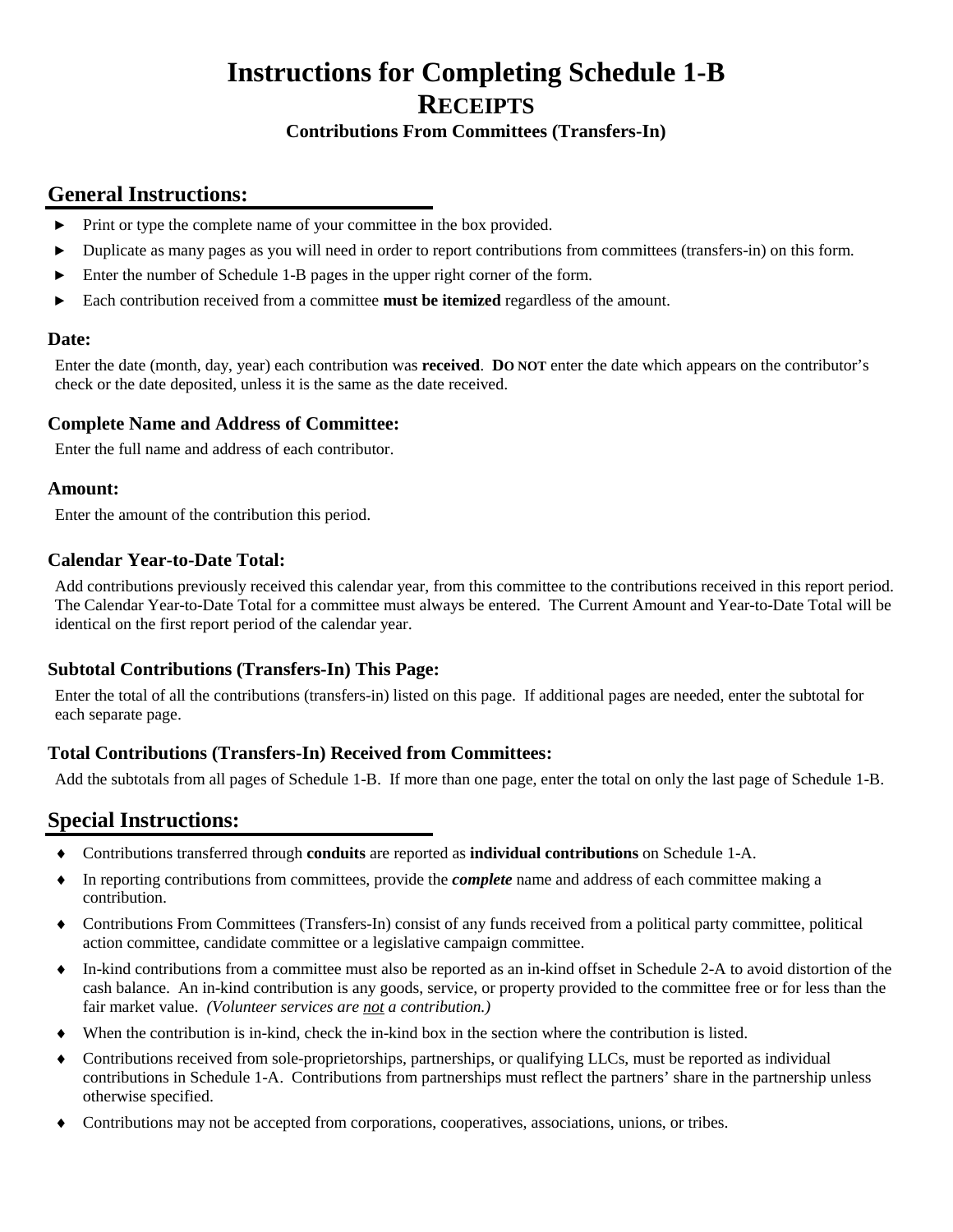# **SCHEDULE 1-C**<br> **SCHEDULE 1-C**<br> **Other Income and Commercial Loans** Page \_\_\_\_ of \_\_\_\_

Complete Committee Name

Instructions for completing schedules are on the back of each schedule. Date Full Name, Mailing Address and Zip Code of Source of Income Type of Income Amount h h h **SUBTOTAL OTHER INCOME THIS PAGE \$ TOTAL ITEMIZED OTHER INCOME \$ TOTAL OTHER INCOME \$**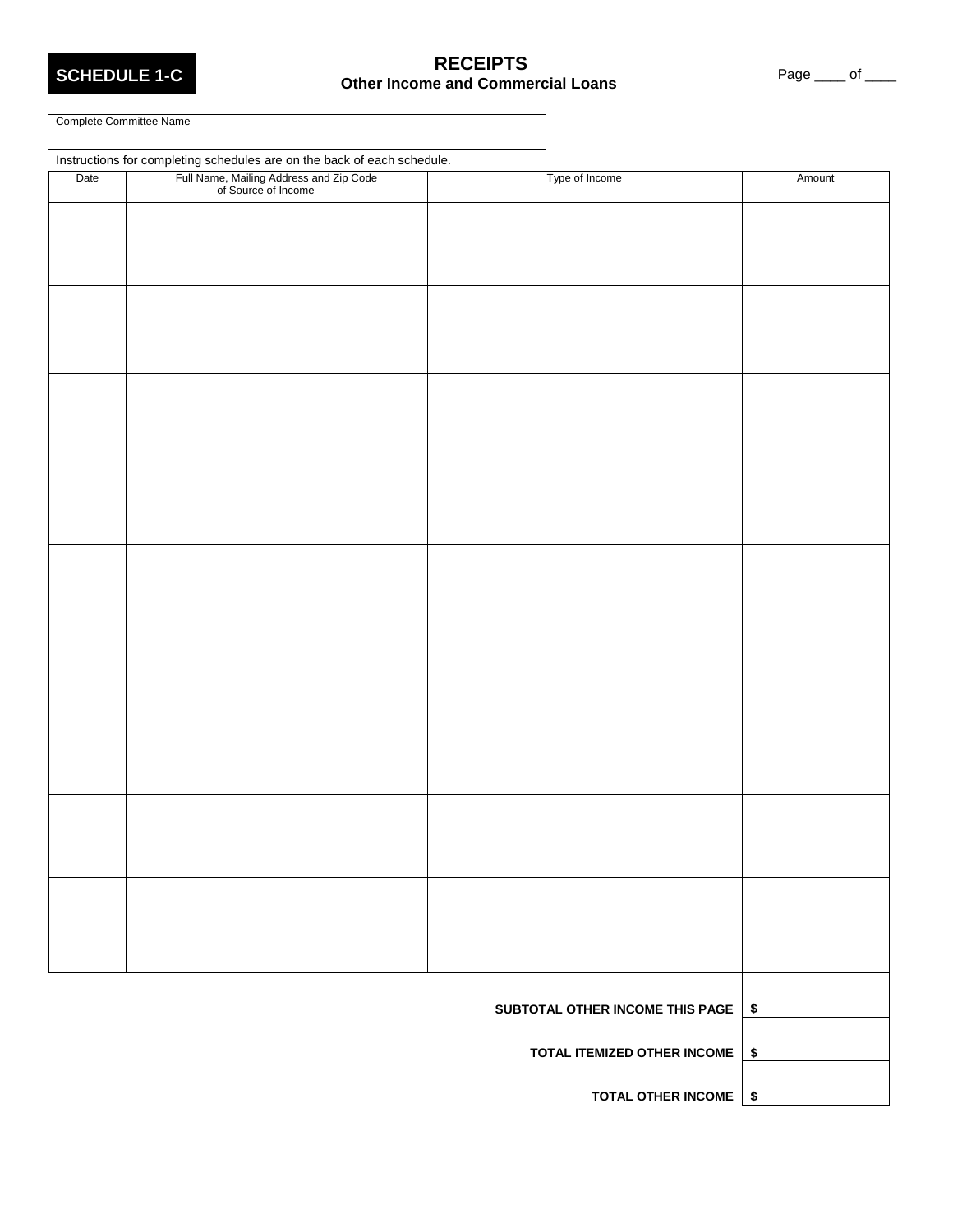# **Instructions for Completing Schedule 1-C RECEIPTS**

#### **Other Income and Commercial Loans**

### **General Instructions:**

- ► Print or type the complete name of your committee in the box provided.
- ► Duplicate as many pages as you will need in order to report other income and commercial loans on this form.
- ► Enter the number of Schedule 1-C pages in the upper right corner of the form.

#### **Date:**

Enter the date (month, day, year) other income and commercial loans were **RECEIVED**.

#### **Full Name, Mailing Address and Zip Code of Source of Income:**

Identify the source of income by providing the name and address of the commercial lending institution. Provide the name and address of any person or business from which other income was received.

#### **Describe Type of Income:**

Describe the type of income, e.g., loan from commercial lender for campaign expenses, refund from utility, refund of an over-payment to a vendor, interest on savings, or returned or lost contribution checks previously listed on Schedule 2-B, etc. Use more than one box or attach an additional sheet if needed.

#### **Amount:**

Enter the amount of other income and commercial loans for this period only.

#### **Subtotal Other Income This Page:**

Enter the total of all the other income itemized on this page. If additional pages are used, enter the subtotal for each separate page.

#### **Total Itemized Other Income:**

Add the subtotals from all pages of Schedule 1-C. If more than one page, enter the total on only the last page of Schedule 1-C.

#### **Total Other Income:**

Add the Total Other Income and enter the amount on only the last page of Schedule 1-C.

- ♦ **Personal loans** from individuals (including the candidate) must be reported on **Schedule 1-A**.
- ♦ Other income and commercial loans include loans received from any financial institution. Loans must also be listed on Schedule 3-B, Additional Disclosure-Loans, until paid in full.
- ♦ When a contribution given by your committee to another committee is returned to you, report the receipt of the returned contribution in this schedule. Please indicate (under the Type of Income box) the original date your contribution was given.
- ♦ When a loan from a commercial lending institution is guaranteed by individuals, the full name and mailing address of each guarantor and the balance of the amount guaranteed by each guarantor at the end of the reporting period must be reported on Schedule 3-B. The amount of the guarantee is considered a contribution from the guarantor and subject to individual contribution limits until the amount is repaid to the lending institution.
- ♦ Other income includes refunds and interest received. Receipts from fundraising events (auctions, dinners, etc.) and from the sale of commercial items for the purpose of raising funds for political purposes are contributions and must be reported on Schedule 1-A or 1-B.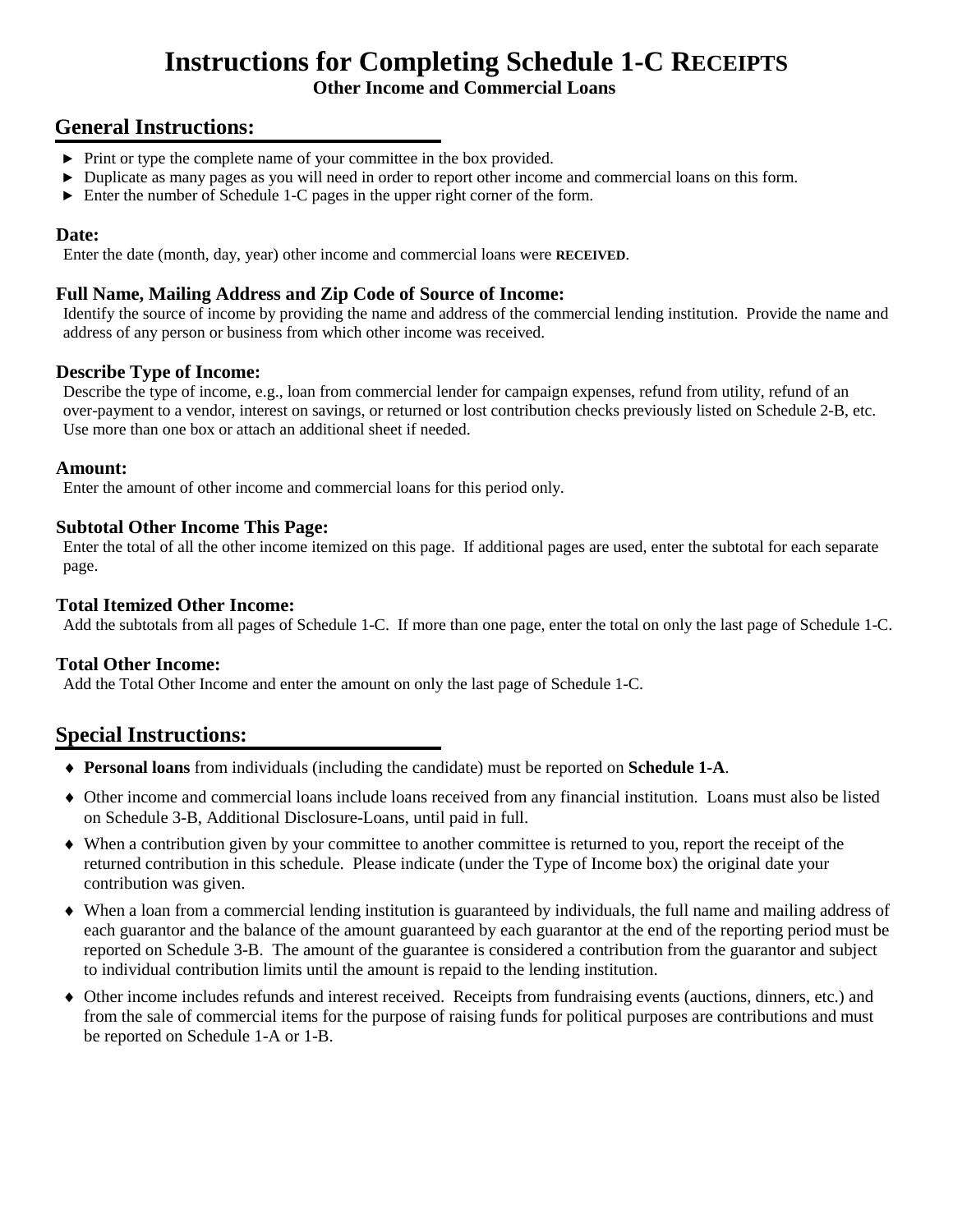

#### **SCHEDULE 2-A DISBURSEMENTS CORRESS EXPENSIVES**<br> **Gross Expenditures**

Complete Committee Name

|      | Instructions for completing schedules are on the back of each schedule.                  |                                          |        |
|------|------------------------------------------------------------------------------------------|------------------------------------------|--------|
| Date | Full Name, Mailing Address and Zip Code<br>Of Person or Business to Whom Payment is Made | Specific Purpose of Expenditure          | Amount |
|      |                                                                                          |                                          |        |
|      |                                                                                          |                                          |        |
|      | $\Box$<br>In-Kind Offset<br>Check if:                                                    |                                          |        |
|      |                                                                                          |                                          |        |
|      |                                                                                          |                                          |        |
|      | Check if:<br>In-Kind Offset<br>$\Box$                                                    |                                          |        |
|      |                                                                                          |                                          |        |
|      |                                                                                          |                                          |        |
|      | Check if:<br>In-Kind Offset<br>$\Box$                                                    |                                          |        |
|      |                                                                                          |                                          |        |
|      |                                                                                          |                                          |        |
|      | In-Kind Offset<br>Check if:<br><u>I</u> ⊡                                                |                                          |        |
|      |                                                                                          |                                          |        |
|      |                                                                                          |                                          |        |
|      | In-Kind Offset<br>Check if:<br>Iп                                                        |                                          |        |
|      |                                                                                          |                                          |        |
|      |                                                                                          |                                          |        |
|      | Check if:<br>In-Kind Offset<br>$\mathsf{I}$                                              |                                          |        |
|      |                                                                                          |                                          |        |
|      |                                                                                          |                                          |        |
|      | Check if:<br>In-Kind Offset<br>$\Box$                                                    |                                          |        |
|      |                                                                                          |                                          |        |
|      |                                                                                          |                                          |        |
|      | In-Kind Offset<br>Check if:                                                              |                                          |        |
|      |                                                                                          | SUBTOTAL ITEMIZED EXPENDITURES THIS PAGE | \$     |
|      |                                                                                          | TOTAL ITEMIZED EXPENDITURES              | \$     |
|      |                                                                                          |                                          |        |
|      |                                                                                          | TOTAL UNITEMIZED EXPENDITURES            | \$     |
|      |                                                                                          | <b>TOTAL EXPENDITURES</b>                | \$     |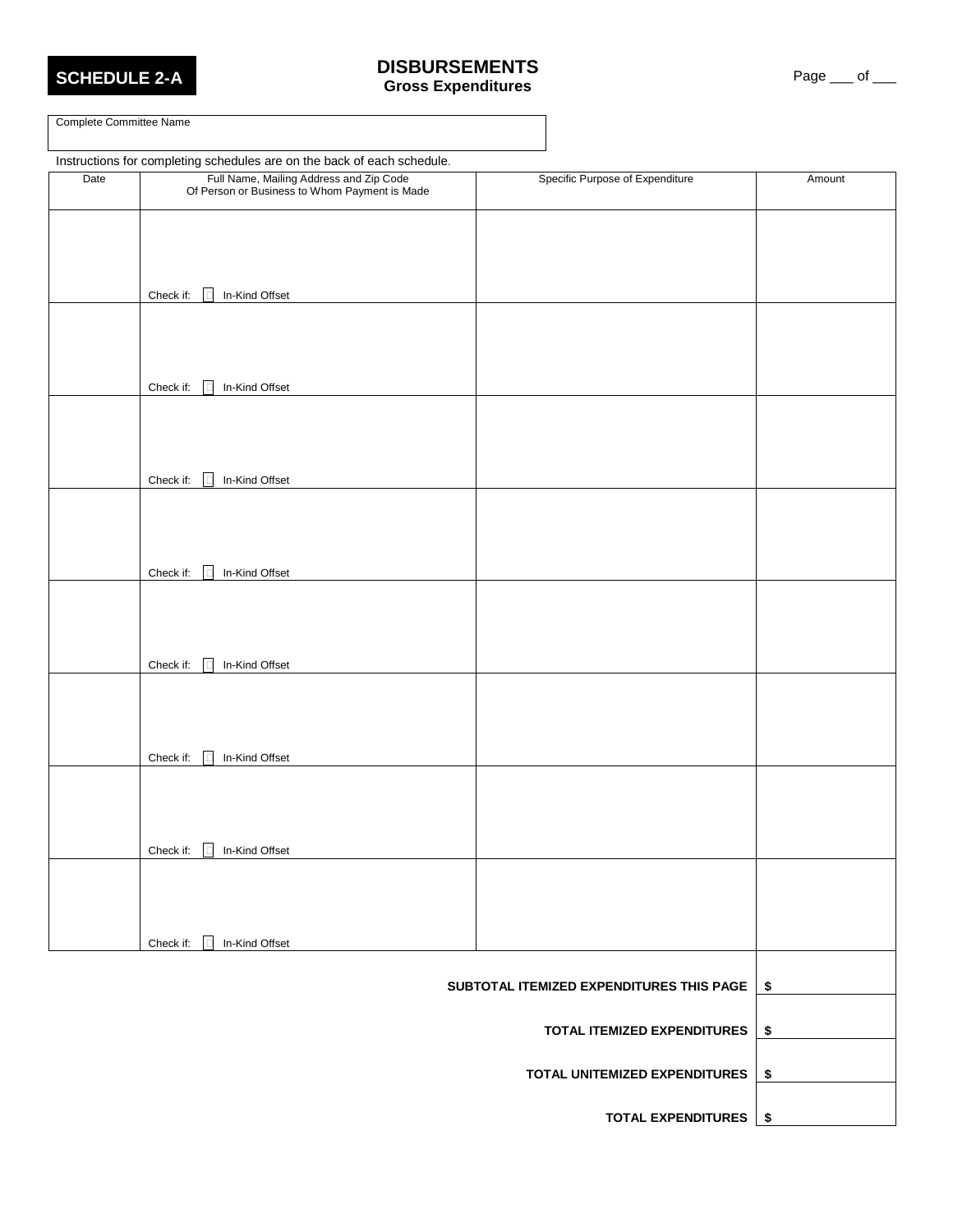# **Instructions for Completing Schedule 2-A**

# **DISBURSEMENTS**

#### **Gross Expenditures**

### **General Instructions:**

- ► Print or type the complete name of your committee in the box provided.
- ► Duplicate as many pages as you will need in order to report gross expenditures on this form.
- ► Enter the number of Schedule 2-A pages in the upper right corner of the form.

**Date:** Enter the date (month, day, year) the disbursement was made.

- **Full Name, Mailing Address, and Zip Code of Person or Business to Whom Payment Is Made:** Enter the name and complete address of the person or business to whom payments were made.
- **Specific Purpose of Expenditure:** Enter the specific purpose of the expenditure. A complete description of the **type** of expenditure or reimbursement must be given (i.e., food for fundraiser or campaign T-shirts for resale). You may use more than one box or attach an additional sheet if needed.
- **Subtotal Itemized Expenditures This Page:** Enter the total of all the expenditures listed on this page. If additional pages are used, enter the subtotal for each separate page.
- **Total Itemized Expenditures:** Add the subtotals from all pages of Schedule 2-A. If more than one page, enter the total itemized on only the last page of Schedule 2-A.
- **Total Unitemized Expenditures:** Enter the total of unitemized expenditures that are specifically exempted by statute from the normal itemization requirements. (For example, expenses of \$20 or less (§11.0204(1)(a) 8.); expenses for a PAC or independent expenditure committee's fundraising or administrative expenses (§11.0101 (10)(a)); and spending on express advocacy before reaching the \$2,500 threshold  $(\$11.0505(2)(a)$  and  $\$11.0605(2)(a)$ ). Place the totalon only the last page of Schedule 2-A. Note: If you choose to itemize an expenditure, **DO NOT** include that amount **again** in the total of unitemized expenditures.
- **Total Expenditures:** Add the Total **Itemized** Expenditures to the Total **Unitemized** Expenditures, and enter the amount on the last page of Schedule 2-A.

- ♦ Only expenditures of **more than \$20** must be itemized. Expenditures of **\$20 or less** should be totaled and reported as unitemized expenditures.
- ♦ Expenditures for general services, such as consulting, data processing, or reimbursement, should be broken down into the specific services rendered, e.g., salary, travel, data entry, polling.
- ♦ In-kind contributions reported in Schedule 1-A or 1-B, must also be reported as in-kind offsets in Schedule 2-A.
- ♦ Expenditures incurred for in-kind contributions to other registrants must be reported in Schedule 2-B, **NOT** 2-A. See instructions on Schedule 2-B.
- ♦ All expenditures must be made from the campaign depository and must be used for political purposes only.
- ♦ It is permissible for a candidate or an agent of a committee to pay for items from personal funds as long as receipts are submitted to the treasurer for reimbursement from the depository. Reporting of a reimbursement must include information that describes the nature of the original expenditure, and the original vendor of the good(s) or service(s).
- ♦ It is permissible to maintain a petty cash account to pay for minor items provided that funds for the petty cash account are drawn from the campaign depository and that a record of the transactions is kept. Expenditures over \$100 must be paid by negotiable instrument, and be itemized on the report. Expenditures of \$20 or less may be included in unitemized expenditures. If itemized, the purpose of each expenditure must be provided. Only the specific expenditures are reported. Contributions received, deposited, and later returned to the original contributor must be reported as an expense in Schedule 2-A.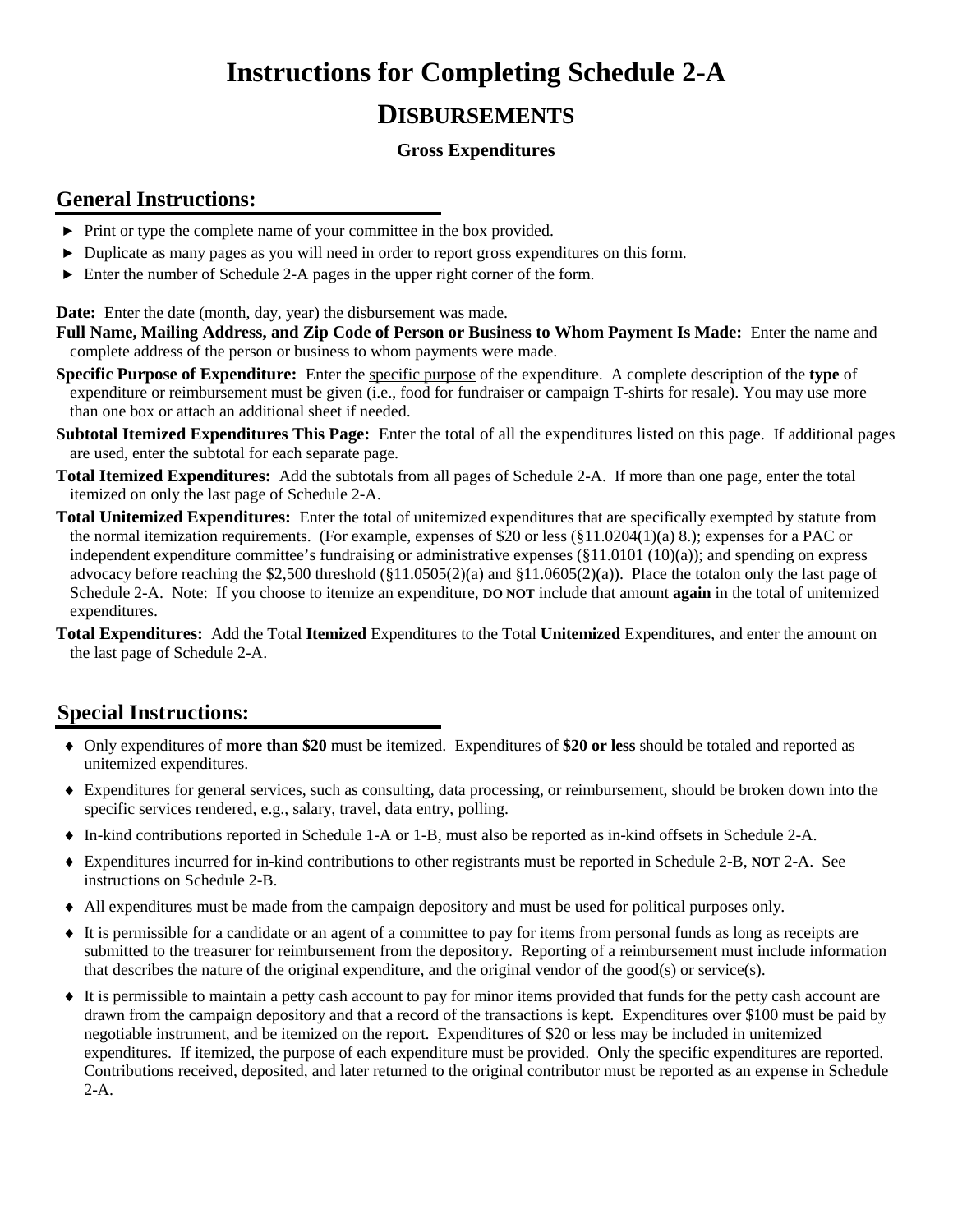

# **SCHEDULE 2-B DISBURSEMENTS Contributions To Committees (Transfers-Out)**

Page \_\_\_\_\_\_ of \_\_\_\_\_

Complete Committee Name

Instructions for completing schedules are on the back of each schedule.

| Date | Full Name, Mailing Address and Zip Code          | Committee Ethics ID<br>Number | Amount     | $Y-T-D$<br>Total |
|------|--------------------------------------------------|-------------------------------|------------|------------------|
|      |                                                  |                               |            |                  |
|      |                                                  |                               |            |                  |
|      |                                                  |                               |            |                  |
|      | Check if: $\Box$ In-Kind $\Box$ Loan             |                               |            |                  |
|      |                                                  |                               |            |                  |
|      |                                                  |                               |            |                  |
|      | Check if: $\Box$ In-Kind $\Box$ Loan             |                               |            |                  |
|      |                                                  |                               |            |                  |
|      |                                                  |                               |            |                  |
|      | Check if: $\Box$ In-Kind $\Box$ Loan             |                               |            |                  |
|      |                                                  |                               |            |                  |
|      |                                                  |                               |            |                  |
|      | Check if: $\Box$ In-Kind $\Box$ Loan             |                               |            |                  |
|      |                                                  |                               |            |                  |
|      |                                                  |                               |            |                  |
|      | Check if: $\Box$ In-Kind $\Box$ Loan             |                               |            |                  |
|      |                                                  |                               |            |                  |
|      |                                                  |                               |            |                  |
|      |                                                  |                               |            |                  |
|      | Check if: $\Box$ In-Kind $\Box$<br>Loan          |                               |            |                  |
|      |                                                  |                               |            |                  |
|      |                                                  |                               |            |                  |
|      | Check if: $\Box$ In-Kind $\Box$ Loan             |                               |            |                  |
|      |                                                  |                               |            |                  |
|      |                                                  |                               |            |                  |
|      | Check if: $\Box$ In-Kind $\Box$ Loan             |                               |            |                  |
|      |                                                  |                               |            |                  |
|      |                                                  |                               |            |                  |
|      | Check if: $\Box$ In-Kind $\Box$ Loan             |                               |            |                  |
|      |                                                  |                               |            |                  |
|      | SUBTOTAL CONTRIBUTIONS (Transfers-Out) THIS PAGE |                               | $\pmb{\$}$ |                  |

**TOTAL CONTRIBUTIONS (Transfers-Out) MADE TO COMMITTEES \$**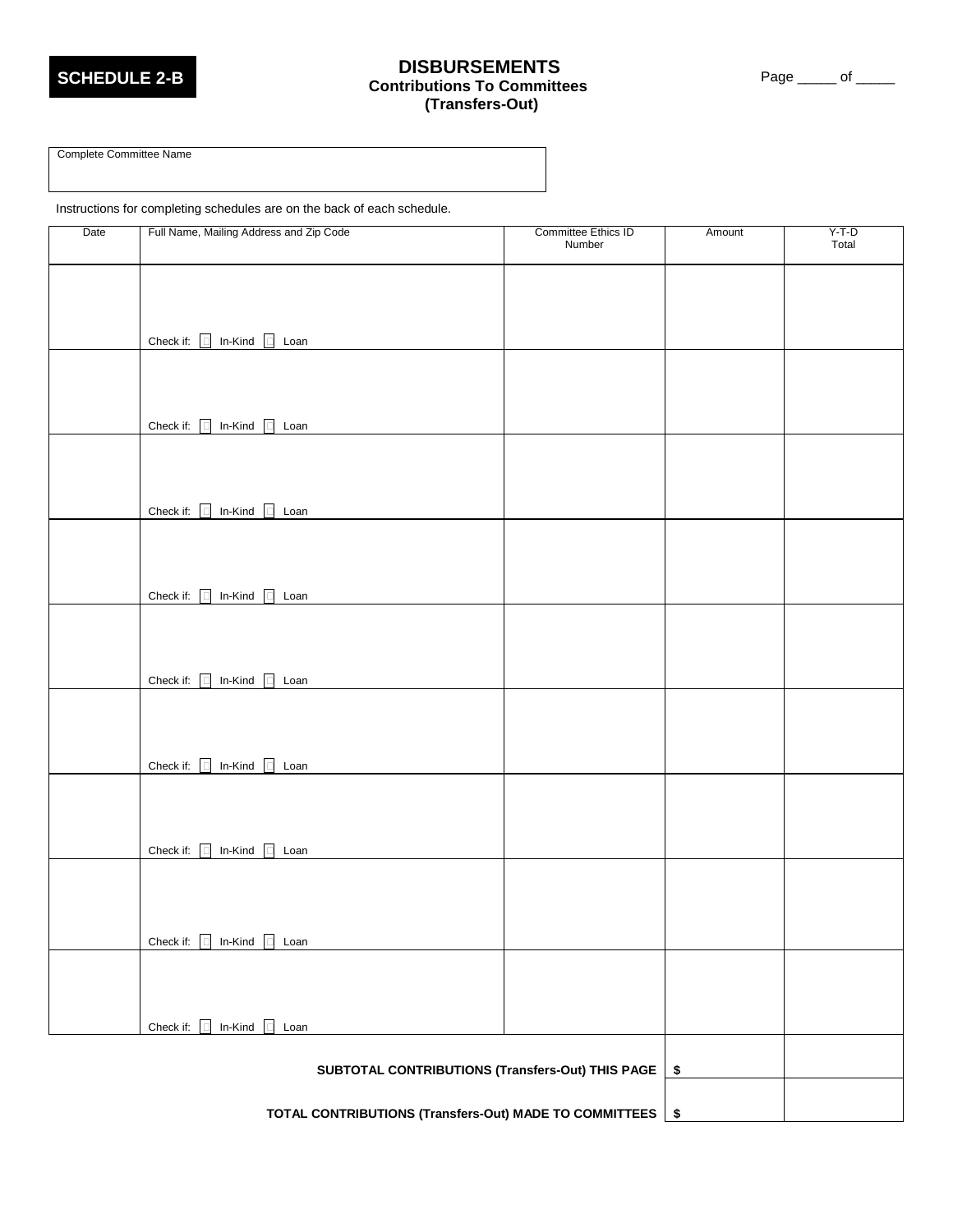# **Instructions for Completing Schedule 2-B**

# **DISBURSEMENTS**

#### **Contributions to Committees**

### **General Instructions:**

- ► Print or type the complete name of your committee in the box provided.
- ► Duplicate as many pages as you will need in order to use this form to report Contributions to Committees (Transfers-Out). Enter the number of Schedule 2-B pages in the upper right corner of the form.
- ► Each contribution made to another committee **must be itemized regardless of the amount**.

#### **Date:**

Enter the date (month, day, year) that each contribution was made to another committee.

#### **Complete Name and Address of Committee:**

Enter the full name and address of each committee.

#### **Amount:**

Enter the amount of the contribution given in this period.

#### **Calendar Year-to-Date Total:**

Add contributions previously given this calendar year to this committee, to the contributions given in this report period. The Calendar Year-to-Date Total for a committee must always be entered. The Current Amount and Year-to-Date Total will be identical on the first report period of the calendar year.

#### **Subtotal Contributions (Transfers-Out) This Page:**

Enter the total of all the contributions (Transfers-Out) listed on this page. If additional pages are used, enter the subtotal for each separate page.

#### **Total Contributions (Transfers-Out) Made to Committees:**

Add the subtotals from all pages of Schedule 2-B. If more than one page, enter the total on only the last page of Schedule 2-B.

- $\bullet$  If a contribution is made to a candidate for local office, please print the word "Local" in the space for the ID#. This would include candidates for municipal, school district, and county office. Note: District Attorney and Circuit Court Judge are considered state offices.
- ♦ Contributions to Committees (Transfers-Out) consist of any funds contributed to a political party committee, political action committee, political group (referenda), candidate committee, or legislative campaign committee.
- When the contribution is in-kind, check the in-kind box in the section where the contribution is listed.
- When the contribution is a loan, check the loan box in the section where the contribution is listed.
- ♦ For each in-kind contribution, the name and address of the candidate or committee receiving the contribution must be listed, along with the name and address of the person or business to whom payment was made and the amount and date of the in-kind contribution.
	- *1. If the committee purchases goods or services and gives them to another committee in the same reporting period as an in-kind contribution, the amount must be reported only once as an expense on Schedule 2-B.*
	- *2. If the committee already possesses goods or services and gives them to another committee as an in-kind contribution, please note that this is a non-monetary contribution.*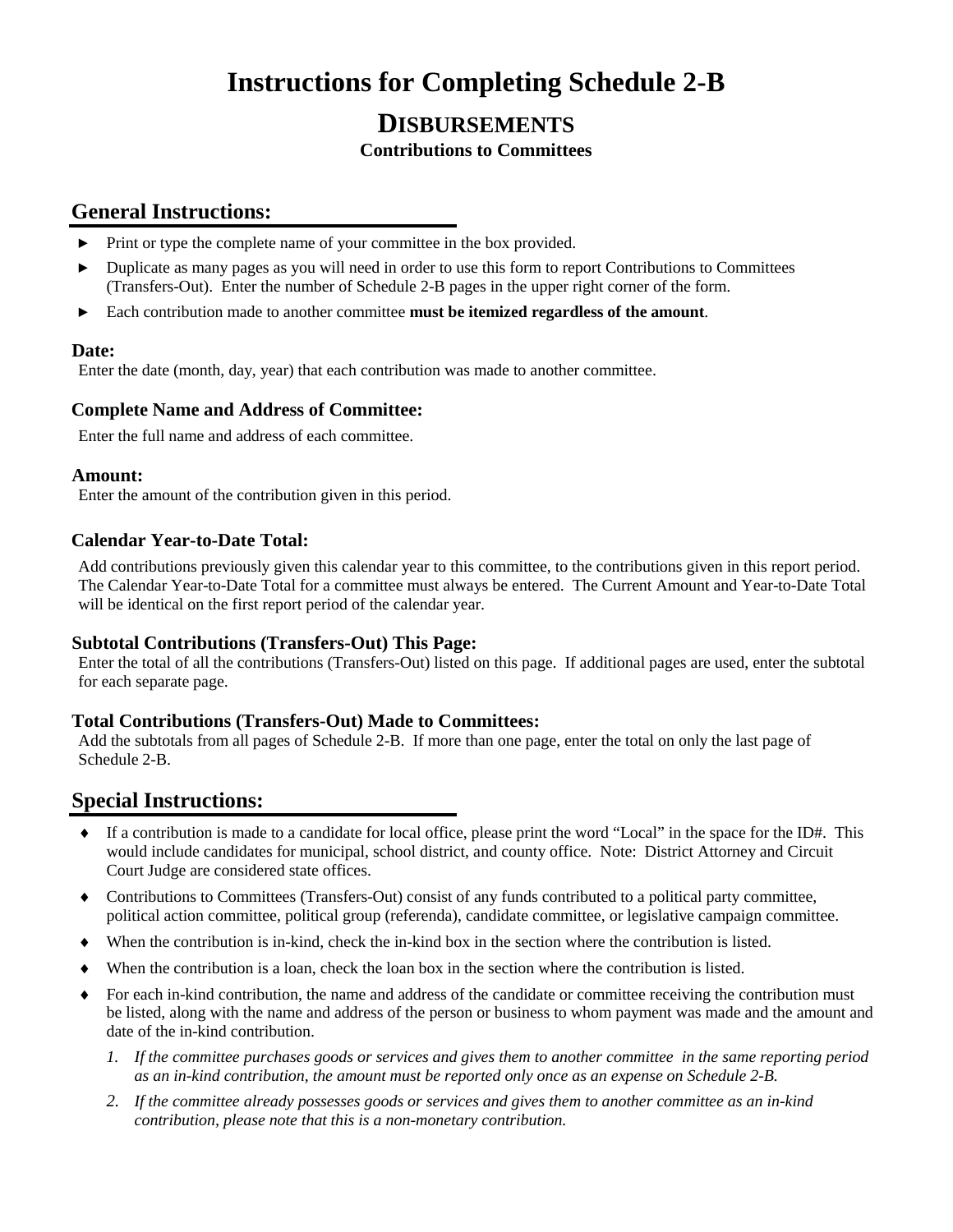# **Incurred Obligations Excluding Loans**<br>ADDITIONAL DISCLOSURE **Page \_\_\_\_ of \_\_\_\_**<br>BLOG ADDITIONAL DISCLOSURE

Complete Committee Name

Instructions for completing schedules are on the back of each schedule.

|                                      |                                                     | Outstanding<br><b>Balance Beginning</b><br><b>This Period</b> | New Obligations or<br>Additions<br><b>This Period</b> |  | Cumulative Payments<br>This Period | <b>Outstanding Balance</b><br>At Close of This<br>Period |
|--------------------------------------|-----------------------------------------------------|---------------------------------------------------------------|-------------------------------------------------------|--|------------------------------------|----------------------------------------------------------|
| Date                                 | Full Name, Mailing Address and Zip Code of Creditor |                                                               |                                                       |  |                                    |                                                          |
| $\frac{1}{2}$                        |                                                     | Nature of Debt (Purpose)                                      |                                                       |  |                                    |                                                          |
|                                      |                                                     |                                                               |                                                       |  |                                    |                                                          |
| Date                                 | Full Name, Mailing Address and Zip Code of Creditor |                                                               |                                                       |  |                                    |                                                          |
| $\prime$<br>$\sqrt{ }$               |                                                     | Nature of Debt (Purpose)                                      |                                                       |  |                                    |                                                          |
|                                      |                                                     |                                                               |                                                       |  |                                    |                                                          |
| Date                                 | Full Name, Mailing Address and Zip Code of Creditor |                                                               |                                                       |  |                                    |                                                          |
| $\prime$<br>$\overline{\phantom{a}}$ |                                                     | Nature of Debt (Purpose)                                      |                                                       |  |                                    |                                                          |
|                                      |                                                     |                                                               |                                                       |  |                                    |                                                          |
| Date                                 | Full Name, Mailing Address and Zip Code of Creditor |                                                               |                                                       |  |                                    |                                                          |
| $\sqrt{ }$                           |                                                     | Nature of Debt (Purpose)                                      |                                                       |  |                                    |                                                          |
|                                      |                                                     |                                                               |                                                       |  |                                    |                                                          |
| Date                                 | Full Name, Mailing Address and Zip Code of Creditor |                                                               |                                                       |  |                                    |                                                          |
| $\prime$<br>$\sqrt{ }$               |                                                     | Nature of Debt (Purpose)                                      |                                                       |  |                                    |                                                          |
|                                      |                                                     |                                                               |                                                       |  |                                    |                                                          |
| Date                                 | Full Name, Mailing Address and Zip Code of Creditor |                                                               |                                                       |  |                                    |                                                          |
| $\sqrt{2}$<br>$\sqrt{ }$             |                                                     | Nature of Debt (Purpose)                                      |                                                       |  |                                    |                                                          |
|                                      |                                                     |                                                               |                                                       |  |                                    |                                                          |
| Date                                 | Full Name, Mailing Address and Zip Code of Creditor |                                                               |                                                       |  |                                    |                                                          |
| $\frac{1}{2}$                        |                                                     | Nature of Debt (Purpose)                                      |                                                       |  |                                    |                                                          |
|                                      |                                                     |                                                               |                                                       |  |                                    |                                                          |
| Date                                 | Full Name, Mailing Address and Zip Code of Creditor |                                                               |                                                       |  |                                    |                                                          |
| $\sqrt{1}$                           |                                                     | Nature of Debt (Purpose)                                      |                                                       |  |                                    |                                                          |
|                                      |                                                     |                                                               |                                                       |  |                                    |                                                          |
|                                      | SUBTOTAL ITEMIZED OBLIGATIONS THIS PAGE<br>\$       |                                                               |                                                       |  |                                    |                                                          |
|                                      |                                                     | <b>TOTAL ITEMIZED OBLIGATIONS</b><br>\$                       |                                                       |  |                                    |                                                          |
|                                      | TOTAL UNITEMIZED OBLIGATIONS \$20 OR LESS<br>\$     |                                                               |                                                       |  |                                    |                                                          |
|                                      | TOTAL INCURRED OBLIGATIONS<br>\$                    |                                                               |                                                       |  |                                    |                                                          |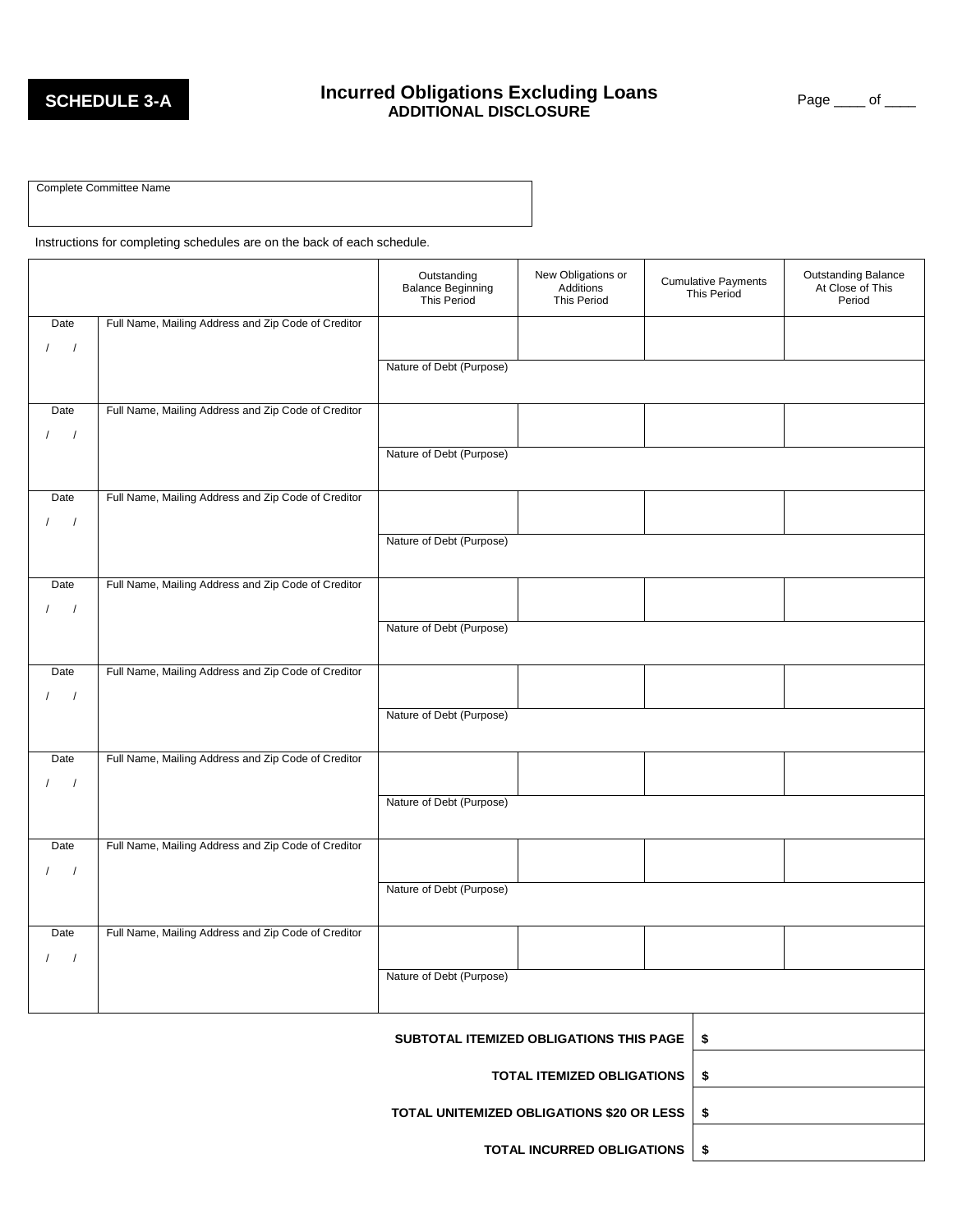# **Instructions for Completing Schedule 3-A Incurred Obligations Excluding Loans**

**ADDITIONAL DISCLOSURE**

### **General Instructions:**

- ► Print or type the complete name of your committee in the box provided.
- ► Duplicate as many pages as you will need in order to report incurred obligations on this form.
- Enter the number of Schedule 3-A pages in the upper right corner of the form.

**Date:** Enter the date (month, day, year) the obligation was incurred.

#### **Full Name, Mailing Address, and Zip Code of Creditor:**

Enter the complete name and address of the creditor.

#### **Nature of Debt (Purpose):**

Describe the specific purpose for which the obligation was incurred (See Schedule 2-A for instructions).

#### **Balance Columns:**

In the first column, enter the amount, if any, at the beginning of this report period. If this is a new obligation, there is no beginning balance. If this is an existing obligation, the beginning balance should equal the previous report period's closing balance. In the second column, enter the amount of any new obligations or additions to existing obligations. In the third column, enter any payments made this report period (payments this period must also be reported in Schedule 2-A). In the fourth column, enter the outstanding balance at the close of this report period. Note: If there is a remaining balance, it must be carried forward to the next report's beginning balance.

#### **Subtotal Itemized Obligations:**

Enter the total of all the incurred obligations listed on this page. If additional pages are used, enter the subtotal for each separate page.

#### **Total Itemized Obligations:**

Add the subtotals from all pages of Schedule 3-A. If more than one page, enter the total on only the last page of Schedule 3-A.

#### **Total Unitemized Obligations \$20 or less:**

Enter the total unitemized obligations of \$20 or less on only the last page of Schedule 3-A.

#### **Total Incurred Obligations:**

Add the Total **Itemized** Obligations to the Total **Unitemized** Obligations \$20 or Less and enter the amount on only the last page of Schedule 3-A.

- ♦ Incurred obligations are to be reported when an enforceable agreement has been reached. If the exact amount of the obligation has not yet been defined then the amount of the obligation must be estimated. Although the committee may not have received a bill, the amount recorded should be a good faith estimate of the amount owed.
- ♦ The balance of all incurred obligations should be reported from the time incurred until paid in full.
- ♦ Each obligation must be carried forward on subsequent reports until the obligation has been reduced to zero.
- ♦ When a payment is made on an obligation, the transaction should be reported as a payment on Schedule 3-A and as an expenditure on Schedule 2-A.
- ♦ If the committee has a dispute over the amount owed to a vendor, this must be noted in the "purpose".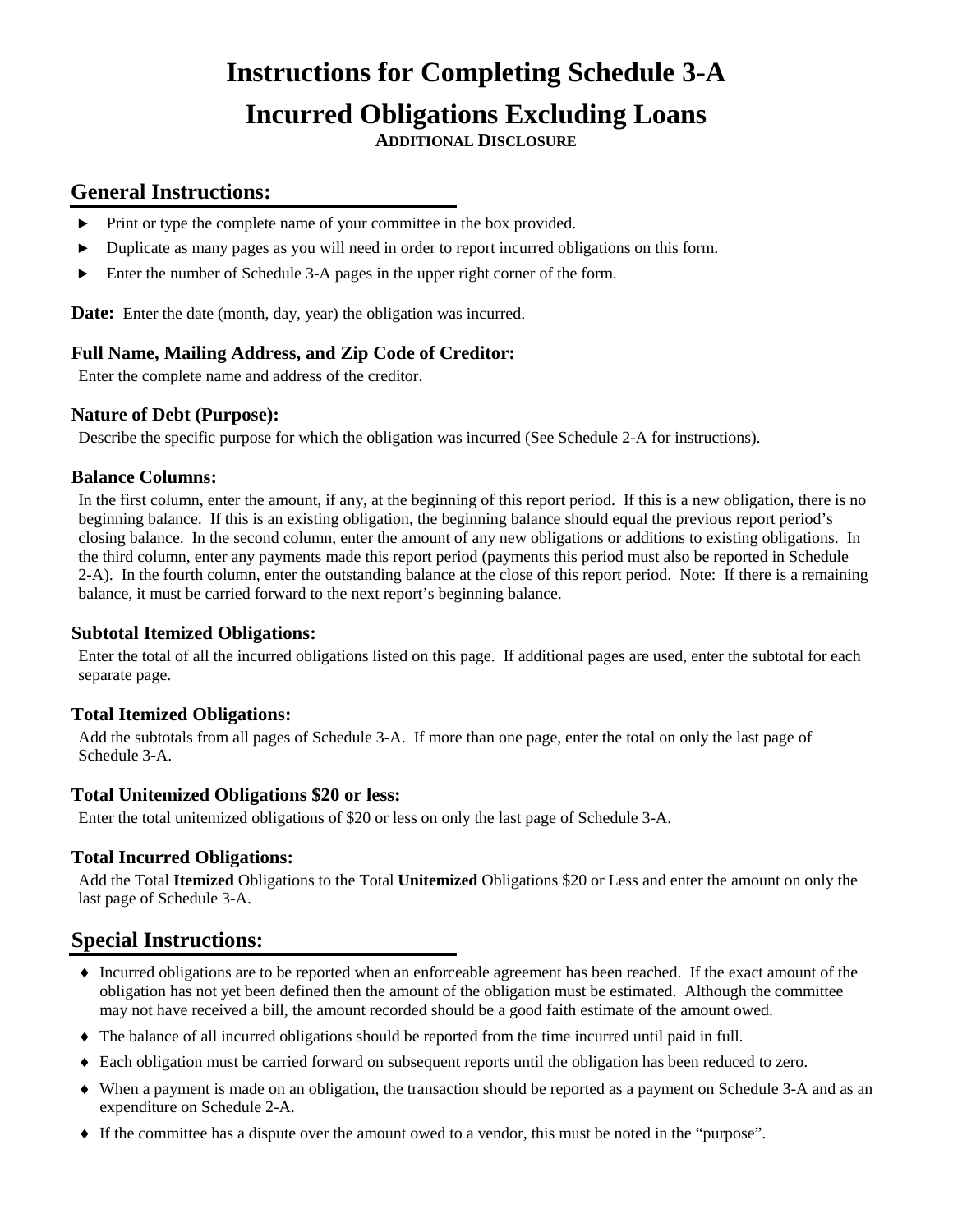

#### **SCHEDULE 3-B Loans Individual, Committee or Commercial ADDITIONAL DISCLOSURE**

Page \_\_\_\_ of \_\_\_\_

| Complete Committee Name                                        |                                                                                                                                   |                                                           |                                      |                                       |                                                  |
|----------------------------------------------------------------|-----------------------------------------------------------------------------------------------------------------------------------|-----------------------------------------------------------|--------------------------------------|---------------------------------------|--------------------------------------------------|
| Date<br>$1 \quad 1$                                            | Instructions for completing schedules are on the back of each schedule.<br>Full Name, Mailing Address and Zip Code of Loan Source |                                                           | New Loans This<br>Period             | Cumulative<br>Payments<br>This Period | Outstanding<br>Obligations<br>End of This Period |
| List All Endorsers or Guarantors (if any)                      |                                                                                                                                   |                                                           |                                      |                                       |                                                  |
| Full Name, Mailing Address and Zip Code<br>of Guarantor        | Occupation                                                                                                                        |                                                           |                                      |                                       |                                                  |
|                                                                | Amount Guaranteed Outstanding<br>\$                                                                                               |                                                           |                                      |                                       |                                                  |
| Full Name, Mailing Address and Zip Code<br>of Guarantor        | Occupation                                                                                                                        |                                                           |                                      |                                       |                                                  |
|                                                                | Amount Guaranteed Outstanding<br>\$                                                                                               |                                                           |                                      |                                       |                                                  |
| Full Name, Mailing Address and Zip Code of Loan Source         |                                                                                                                                   | Outstanding<br>Obligations<br>Beginning of This<br>Period | New Loans This<br>Period             | Cumulative<br>Payments<br>This Period | Outstanding<br>Obligations<br>End of This Period |
| Date<br>$\frac{1}{2}$                                          |                                                                                                                                   |                                                           |                                      |                                       |                                                  |
| List All Endorsers or Guarantors (if any)                      |                                                                                                                                   |                                                           |                                      |                                       |                                                  |
| Full Name, Mailing Address and Zip Code<br>of Guarantor        | Occupation                                                                                                                        |                                                           |                                      |                                       |                                                  |
|                                                                | Amount Guaranteed Outstanding<br>\$                                                                                               |                                                           |                                      |                                       |                                                  |
| Full Name, Mailing Address and Zip Code<br>of Guarantor        | Occupation                                                                                                                        |                                                           |                                      |                                       |                                                  |
|                                                                | Amount Guaranteed Outstanding<br>\$                                                                                               |                                                           |                                      |                                       |                                                  |
| Full Name, Mailing Address and Zip Code of Loan Source<br>Date |                                                                                                                                   | Outstanding<br>Obligations<br>Beginning of This<br>Period | New Loans This<br>Period             | Cumulative<br>Payments<br>This Period | Outstanding<br>Obligations<br>End of This Period |
| $\sqrt{ }$                                                     |                                                                                                                                   |                                                           |                                      |                                       |                                                  |
| List All Endorsers or Guarantors (if any)                      |                                                                                                                                   |                                                           |                                      |                                       |                                                  |
| Full Name, Mailing Address and Zip Code<br>of Guarantor        | Occupation                                                                                                                        |                                                           |                                      |                                       |                                                  |
|                                                                | Amount Guaranteed Outstanding<br>\$                                                                                               |                                                           |                                      |                                       |                                                  |
| Full Name, Mailing Address and Zip Code<br>of Guarantor        | Occupation                                                                                                                        |                                                           |                                      |                                       |                                                  |
|                                                                | Amount Guaranteed Outstanding<br>\$                                                                                               |                                                           |                                      |                                       |                                                  |
|                                                                |                                                                                                                                   |                                                           | SUBTOTAL OUTSTANDING LOANS THIS PAGE |                                       | - \$                                             |

**TOTAL OUTSTANDING LOANS \$**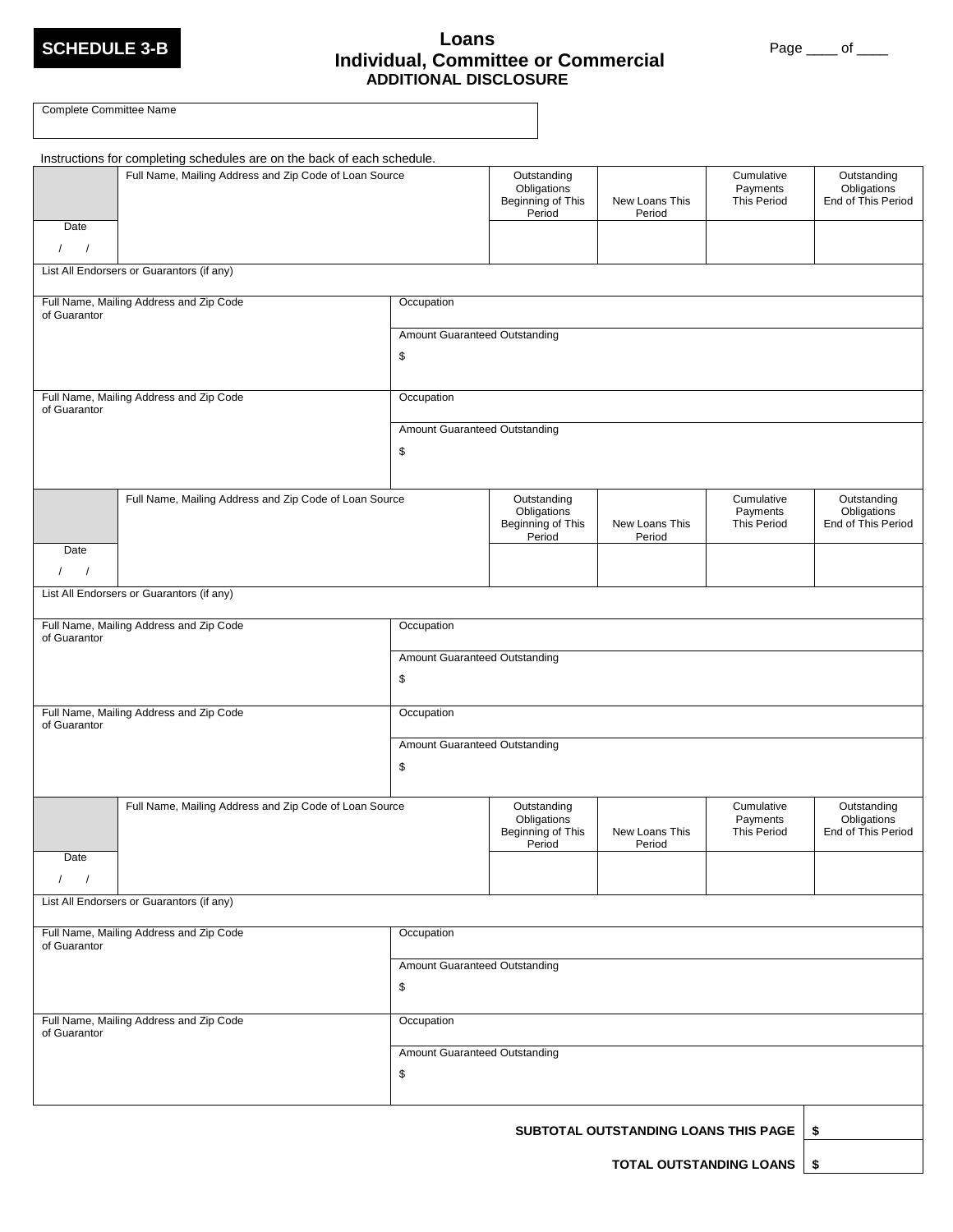# **Instructions for Completing Schedule 3-B Loans – Individual, Committee or Commercial**

**ADDITIONAL DISCLOSURE**

### **General Instructions:**

- ► Print or type the complete name of your committee in the box provided.
- ► Duplicate as many pages as you will need in order to report loans on this form.
- ► Enter the number of Schedule 3-B pages in the upper right corner of the form.

#### **Date:**

Enter the date (month, day, year) the loan was made.

#### **Full Name, Mailing Address, and Zip Code of Loan Source:**

Enter the complete name and address of the loan source.

#### **Balance Columns:**

In the first column, enter the actual amount at the beginning of this reporting period. If this is a new loan, the outstanding beginning balance is zero and the amount of the loan is recorded under the section "New Loans This Period". If this is an existing loan, the outstanding beginning balance should equal the previous report period's closing (outstanding) balance. In the third column, enter any payments made during this report period (payments made this period must also be reported in Schedule 2-A). In the fourth column, enter the outstanding balance at the end of this report period. Note: If there is a remaining balance, it must be carried forward to the next report's beginning balance.

#### **List All Endorsers or Guarantors (If Any):**

In the space provided on the form, provide the full name, mailing address and zip code of any guarantors of loans. Enter the amount guaranteed which is outstanding at the end of the reporting period for each guarantor. See the notes below on how to apportion loan guarantees. If the amount guaranteed exceeds \$200, enter the guarantor's occupation.

- ♦ A loan guarantee is considered a contribution from the guarantor until the loan is repaid.
- If more than one person guarantees a loan, the amount of the loan is assigned to the guarantors in equal shares, in the proportion that the guarantors bear to the total amount guaranteed unless a different share is specified in the loan instrument.
- When a payment which reduces the unpaid balance of the loan is made to the lending institution, the amount assigned to each guarantor is reduced in equal shares, unless a different share is specified in the loan instrument.
- ♦ The outstanding amount of a loan or loan guarantee **plus** the total contributions to the campaign by the guarantor may not exceed the individual contribution limit.
- ♦ Any reductions in loans which are not offset by expenditures in Schedule 2-A must be explained (e.g., candidate forgives self loans).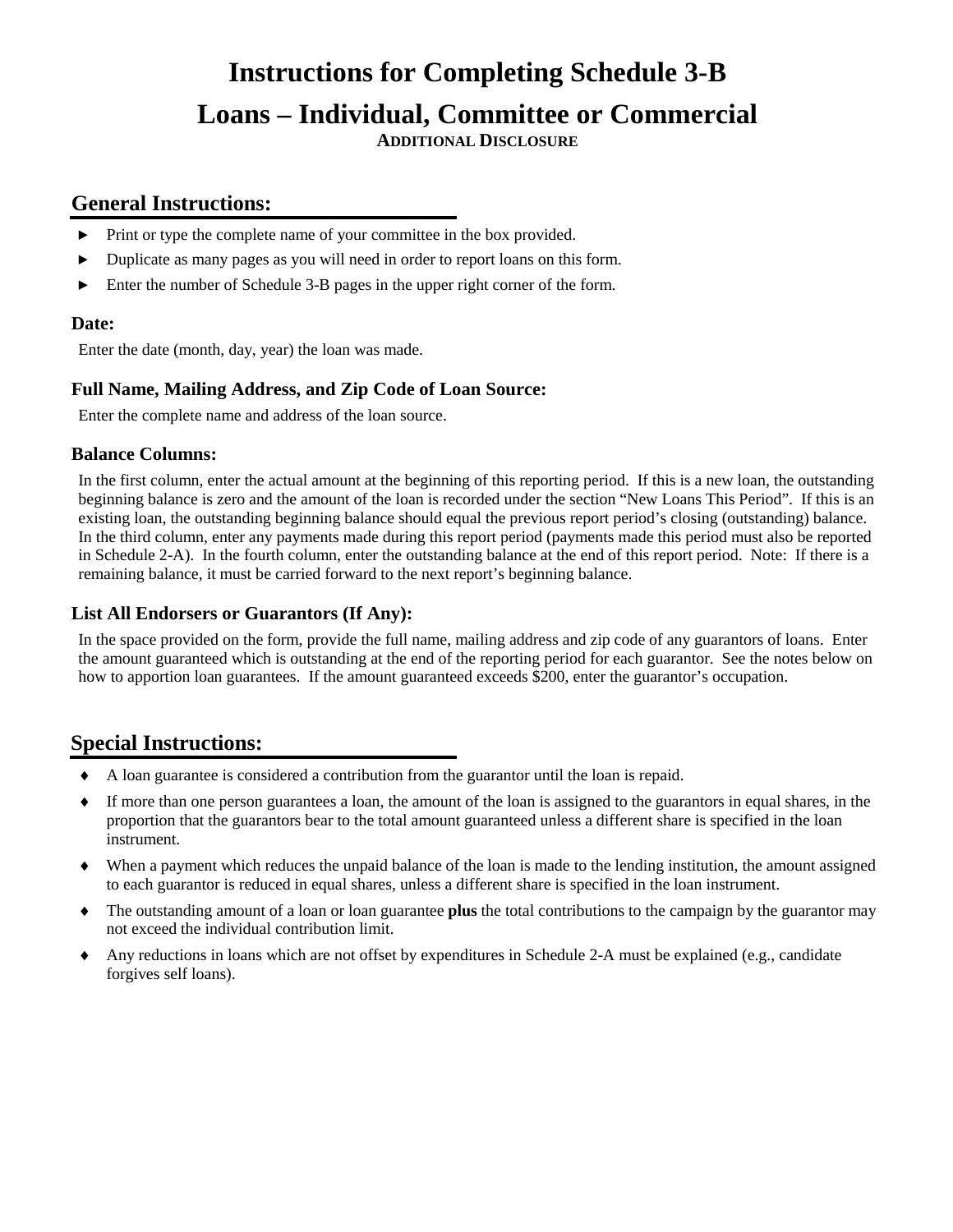### **CAMPAIGN REGISTRATION STATEMENT STATE OF WISCONSIN**

OFFICE USE ONLY

### **ETHCF-1**

IF A CANDIDATE DOES NOT FILE THIS STATEMENT BY THE DEADLINE FOR FILING NOMINATION PAPERS, THE CANDIDATE'S NAME WILL NOT BE PLACED ON THE BALLOT.

**NOTICE:** ANY CHANGE OF INFORMATION ON THIS REGISTRATION STATEMENT MUST BE FILED WITHIN 10 DAYS.

| IS THIS AN AMENDMENT? | $\Box$ Yes | $\Box$ No |
|-----------------------|------------|-----------|
|-----------------------|------------|-----------|

#### **1. CANDIDATE AND CANDIDATE COMMITTEE INFORMATION**

| Name of Candidate                                                                               | Party Affiliation          | Office Sought (include district or branch number)                                           |  |  |
|-------------------------------------------------------------------------------------------------|----------------------------|---------------------------------------------------------------------------------------------|--|--|
| Residence Address (number and street)                                                           | Primary Date               | Candidate Telephone Number (residence)                                                      |  |  |
| City, State and Zip Code                                                                        | <b>Election Date</b>       | Candidate Telephone Number (employment)                                                     |  |  |
| Check One:<br>Campaign Committee Name (if any)                                                  | $\Box$ Candidate Committee | Candidate Email Address                                                                     |  |  |
| Campaign Committee Address (if different than above) - Number, Street, City, State and Zip Code |                            | Committee Email Address                                                                     |  |  |
| Telephone Number (if different than above)                                                      |                            | Committee PIN Number (four digits - REQUIRED for all committees registered with the G.A.B.) |  |  |

#### **2. POLITICAL COMMITTEE INFORMATION**

(For use Party Committees, Legislative Campaign Committees, PACs, Independent Expenditure Committees, Referendum Committees, Recall Committees)

| Name of Committee                                                                                    | Committee PIN Number (four digits - REQUIRED for all committees registered with the G.A.B.) |
|------------------------------------------------------------------------------------------------------|---------------------------------------------------------------------------------------------|
| Address - Number, Street, City, State and Zip Code                                                   |                                                                                             |
| Telephone Number                                                                                     | <b>Committee Email Address</b>                                                              |
| Sponsoring Organization - Name and Complete Address                                                  |                                                                                             |
| <b>Type of Committee:</b>                                                                            |                                                                                             |
| Political Party Committee<br>А.                                                                      |                                                                                             |
| $\Box$ National<br>$\Box$ County<br>$\Box$ State                                                     | $\Box$ Other                                                                                |
| Legislative Campaign Committee - Attach Statement Required by s.11.0403(d), Stats.<br><b>B.</b><br>ப |                                                                                             |
| <b>Political Action Committee</b><br>C.<br>l l                                                       |                                                                                             |
| ப<br>Nonresident Committee<br><b>Resident Committee</b><br>l I                                       |                                                                                             |
| Independent Expenditure Committee<br>ப<br>D.                                                         |                                                                                             |
| □<br><b>Resident Committee</b><br>Nonresident Committee                                              |                                                                                             |
| Referendum Committee<br>ы<br>Е.                                                                      | ⊔<br>Support<br>ப<br>Oppose                                                                 |
| Name of Referendum                                                                                   |                                                                                             |
| Recall Committee<br>ы<br>F.                                                                          | Support Recall $\Box$ Oppose Recall<br>ш                                                    |
| Name of Official Subject to Recall<br>- Attach Statement Required by s.9.10(2)(d)                    |                                                                                             |
| ETHCF-1 (Rev. 1/2016) THIS FORM IS PRESCRIBED BY: WISCONSIN GOVERNMENT ACCOUNTABILITY BOARD          |                                                                                             |

P.O. Box 7984, Madison, WI 53707-7984

Phone: 608-261-2028 | Fax: 608-264-9319 | web: [https://cfis.wi.gov](https://cfis.wi.gov/) | email[: GABCFIS@wi.gov](mailto:GABCFIS@wi.gov)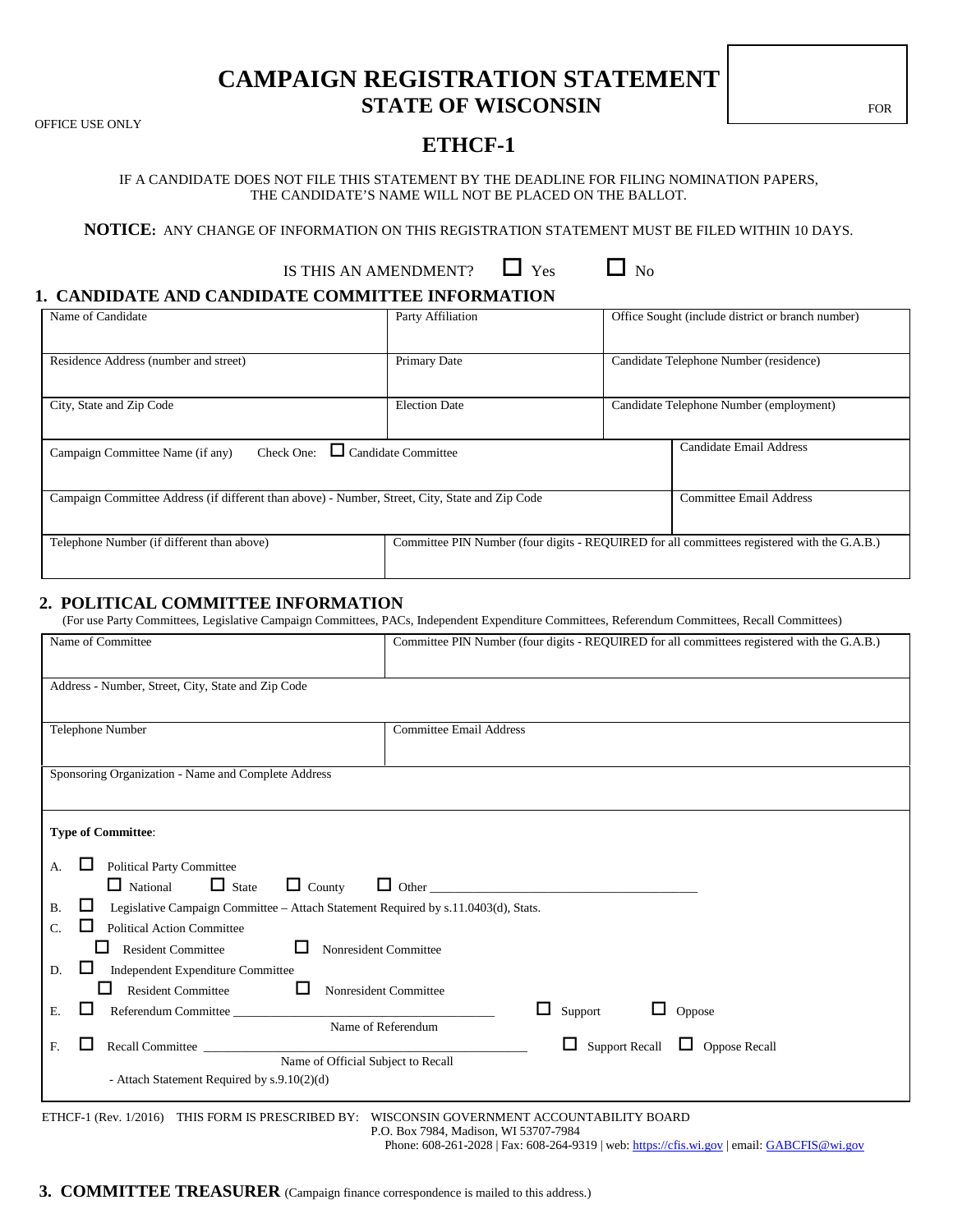| Treasurer's Name            | Telephone Number (residence)   |
|-----------------------------|--------------------------------|
|                             |                                |
| Address (number and street) | Telephone Number (employment)  |
|                             |                                |
| City, State and Zip Code    | <b>Treasurer Email Address</b> |
|                             |                                |

# 4. PRINCIPAL OFFICERS OF COMMITTEE AND OTHER CUSTODIANS OF BOOKS AND ACCOUNTS<br>Attach additional listing if necessary. FOR INDEPENDENT AND LOCAL NONPARTISAN CANDIDATES ONLY: Indicate which officers or committee members

are authorized to fill a vacancy in nomination due to death of candidate by an asterisk(\*). See Wis. Stats. §8.35.

| <b>NAME</b> | <b>MAILING ADDRESS</b> | <b>Email Address</b> | Phone # | <b>POSITION</b> |
|-------------|------------------------|----------------------|---------|-----------------|
|             |                        |                      |         |                 |
|             |                        |                      |         |                 |
|             |                        |                      |         |                 |

#### **5. DEPOSITORY INFORMATION**

Name of Financial Institution

| Address (number and street) | City, State and Zip Code |
|-----------------------------|--------------------------|
|                             |                          |
|                             |                          |
|                             |                          |

### **CERTIFICATION**

#### **MAJOR PURPOSE (For PACs, Independent Expenditure Committees, and Referendum Committees ONLY)**

 I certify that EITHER the committee has the major purpose of express advocacy. OR the committee uses more than 50% of its total spending in a 12-month period on expenditures for express advocacy activities (as specified for each committee type in statutory definitions, §11.0101 - see instructions below for details).

#### **TREASURER**

| (print full name) certify the information in this statement is true, correct and complete. |                                                                   |                                                                                                                                      |  |
|--------------------------------------------------------------------------------------------|-------------------------------------------------------------------|--------------------------------------------------------------------------------------------------------------------------------------|--|
|                                                                                            |                                                                   |                                                                                                                                      |  |
| <b>CANDIDATE</b> (or recall petitioner)                                                    |                                                                   | <b>Date</b>                                                                                                                          |  |
|                                                                                            |                                                                   |                                                                                                                                      |  |
|                                                                                            |                                                                   |                                                                                                                                      |  |
|                                                                                            |                                                                   |                                                                                                                                      |  |
|                                                                                            |                                                                   | + + + EXEMPTION FROM FILING CAMPAIGN FINANCE REPORTS §11.0104 Wis. Stats. + + +                                                      |  |
|                                                                                            | committee to determine if your committee qualifies for exemption. | You may be eligible for an exemption from filing campaign finance reports. Consult the Campaign Finance Overview for your type of    |  |
|                                                                                            | an aggregate amount of more than \$2,000 in a calendar year.      | This registrant is eligible for exemption. This registrant will not accept contributions, make disbursements or incur obligations in |  |
|                                                                                            | This registrant is no longer eligible to claim exemption.         |                                                                                                                                      |  |
|                                                                                            | Signature of Candidate or Treasurer                               | Date                                                                                                                                 |  |
|                                                                                            |                                                                   |                                                                                                                                      |  |

THE INFORMATION ON THIS FORM IS REQUIRED BY §§9.10(2)(d), 11.0203, 11.0303, 11.0403, 11.0503, 11.0603, 11.0803, 11.0903, WIS. STATS. FAILURE TO PROVIDE REQUIRED INFORMATION MAY SUBJECT YOU TO THE PENALTIES OF §§8.30(2), 11.1400, 11.1401, WIS. STATS.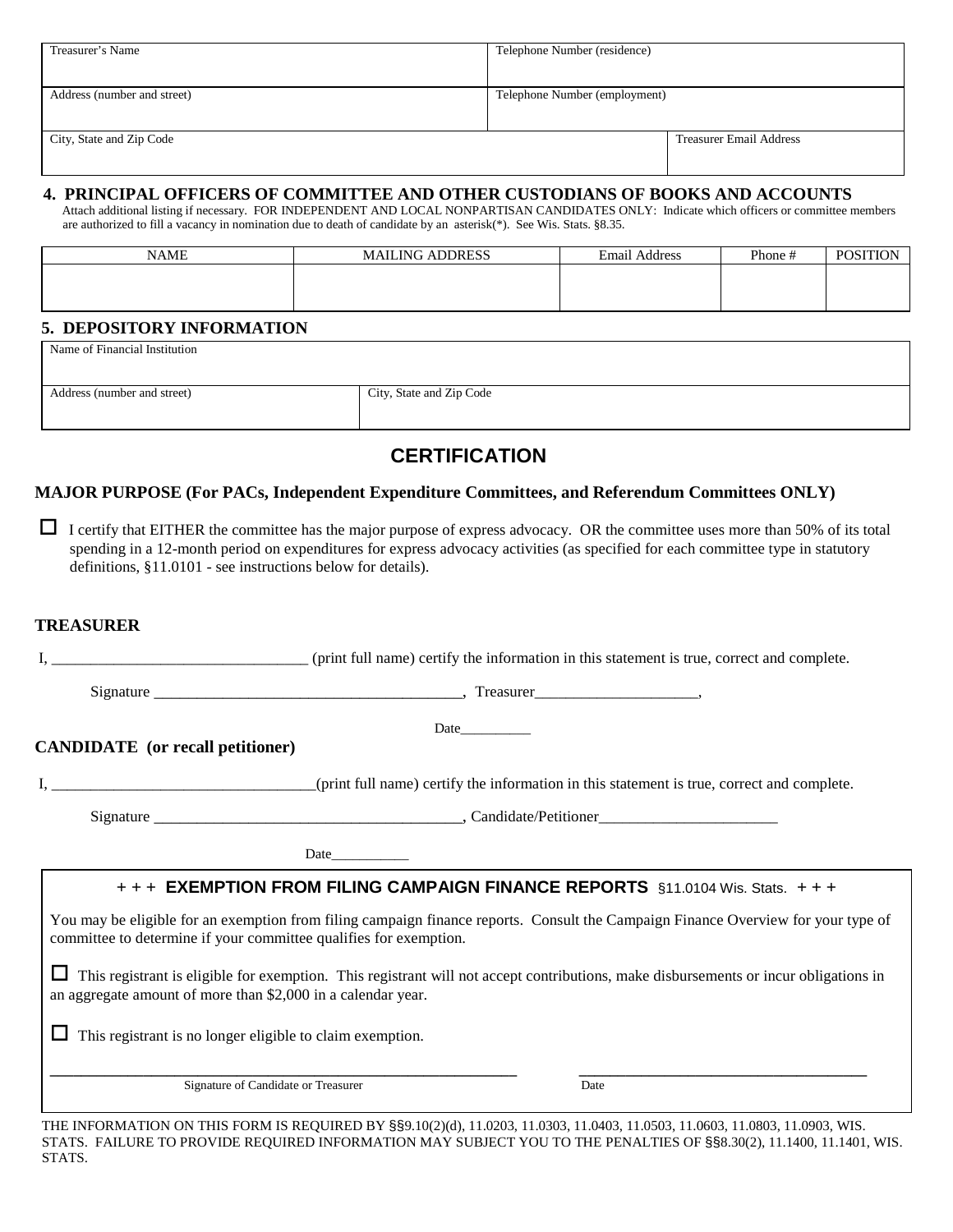#### **CAMPAIGN REGISTRATION STATEMENT (ETHCF-1) INSTRUCTIONS**

| <b>Who Must Register</b>                                     | Where                                                                                                                                            | When |                                                                                                                                |
|--------------------------------------------------------------|--------------------------------------------------------------------------------------------------------------------------------------------------|------|--------------------------------------------------------------------------------------------------------------------------------|
| Candidates                                                   | later than filing nomination<br>no<br>papers or when they raise or spend<br>any money on election, except those<br>needed to open a bank account |      | Local office or referenda- with the local<br>clerk (town, village, city, school)<br>State office or statewide referenda – with |
| Referenda <sub>Y</sub><br>committees                         | Before spending or taking in more<br>than \$10,000                                                                                               |      | the Wisconsin Government Accountability<br><b>Board</b>                                                                        |
| Recall committees                                            | Before spending or taking in more<br>than $$2,000$                                                                                               |      | For a mix of state and local offices $-$ with<br>the Wisconsin Government Accountability<br>Board                              |
| <b>Party Committees</b>                                      | Party committees must register upon<br>their inception and prior to raising or<br>spending any funds.                                            |      | All Party Committees, PACs, and IECs<br>active in either state or local contests must<br>register at the state level, with the |
| Political Action*<br>Committees (PACs)                       | Before spending or taking in more<br>than $$2,500$                                                                                               |      | <b>Wisconsin Government Accountability</b><br>Board.                                                                           |
| Independent <sup>†</sup><br>Expenditure<br>Committees (IECs) | Before spending or taking in more<br>than $$2,500$                                                                                               |      |                                                                                                                                |

\* A PAC is only required to register if it has the major purpose of express advocacy, or spends more than 50% of its total spending in a 12 month period on express advocacy, referendum activity, or contributions to candidates, legislative campaign committees, and parties. ‡ An IEC is only required to register if it has the major purpose of independent expenditures, or spends over 50% of its total spending in a 12-month period on independent expenditures and referendum activity.

Ɏ A Referendum Committee is only required to file if it has the major purpose of making expenditures to support or defeat a referendum OR more than 50% of its total spending in a 12-month period is on expenditures made to support or defeat a referendum.

#### **Completing a Registration Statement**

Section 1: Candidate and Candidate Committee Information - Section 1 should be completed by candidate committees only.

- Campaign Committee Name Any candidate that accepts a donation must have a committee. Any communication (flyers, newspaper ads, website) requires a disclaimer 'Paid for by *Committee name*.
	- o If you are seeking multiple offices (town, county, school board), or plan to seek another office in the future, you may want to consider a generic committee name without the name of the office sought such as 'Friends of …', or 'Committee to Elect ….'. This will allow you to keep the same committee name for various offices.
	- o Your committee name does not have to include your last name, but including your last name makes searching for your committee easier.
	- o Committee PIN Number: is any combination of numerical digits selected by the committee and is used for electronic signature purposes.

Section 2: Non-Candidate Committee Information - Section 2 should be completed by non-candidate committees only.

- Committee PIN Number: is any combination of numerical digits selected by the committee and is used for electronic signature purposes.
- A. Political Party Committee
	- o To use the name of one of the recognized political parties in Wisconsin Constitution, Democratic, Libertarian, or Republican, you must have permission from the state party.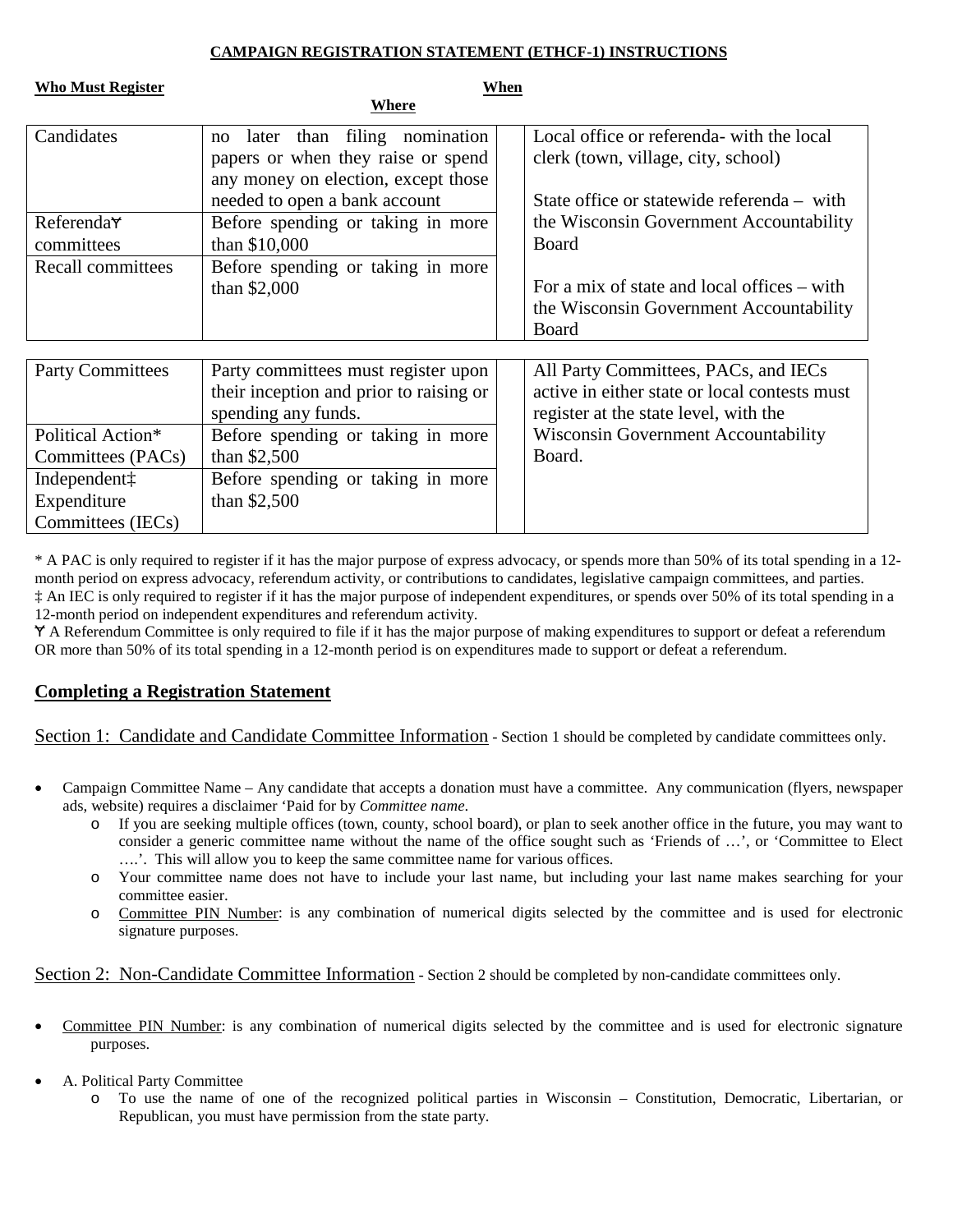- C. Political Action Committee (PAC)
	- o PACs may receive money from individuals or other PACs, and contribute money directly to candidates. PACs may not accept money from corporations.
	- o Committees intending to make only independent expenditures, without contributing to or coordinating with candidate committees, should register as an Independent Expenditure Committee - see letter D below.
	- o A resident committee is based in Wisconsin and must report all receipts and expenses.
	- o A non-resident committee is based outside of Wisconsin and must report only expenses in Wisconsin for either local and state-level contests.
- D. Independent Expenditure Committee
	- o Committees making only independent expenditures may not contribute to candidate committees directly. They also cannot coordinate with candidate committees on express advocacy – communications that explicitly urge recipients to vote for or against a candidate. These committees may accept unlimited contributions from individuals and from corporations.

#### Section 3. Campaign Treasurer - Section 3 should be completed by all committees.

All committees must name a treasurer. A candidate may designate any elector to serve as the committee's treasurer, or the candidate may server as his/her own treasurer. It is important that the treasurer's name, complete address, telephone number and email address be provided on the registration statement and be kept current. **All notices and forms for campaign finance reports will be sent to this person at the address given in this section.** Failure to receive notice of the filing requirement does not exempt a candidate from the requirement to file the reports.

#### Item 4. Principal Officers of the Committee and Other Custodians of Books and Accounts (Optional)

If the committee has officers or other contacts besides the treasurer, they should be listed in Item 4. For a recall committee, the recall

petitioner must be included here. The Ethics Commission recommends that you provide more than one person's contact information.

#### Item 5. Depository Information (MANDATORY)

In some cases, banks may require a completed ETHCF-1 registration form to open a bank account. Your committee may register without a bank account, but the ETHCF-1 form must be amended **within 10 days** to report any change, including new bank account information.

In general, all committees must have a campaign depository account. Please list the information for one of these two options:

- 1. Separate campaign account
	- o This account may be used only for campaign funds
	- The bank may require an Employer Identification Number (EIN) from the IRS to open a committee account
- 2. Only Candidates may use a personal bank account
	- o This is allowed only if the candidate is claiming the exemption from filing finance reports (under \$2,000 of receipts, under \$2,000 expenses in a calendar year)

Candidates running for more than one elected office may have more than one committee and more than one campaign depository account.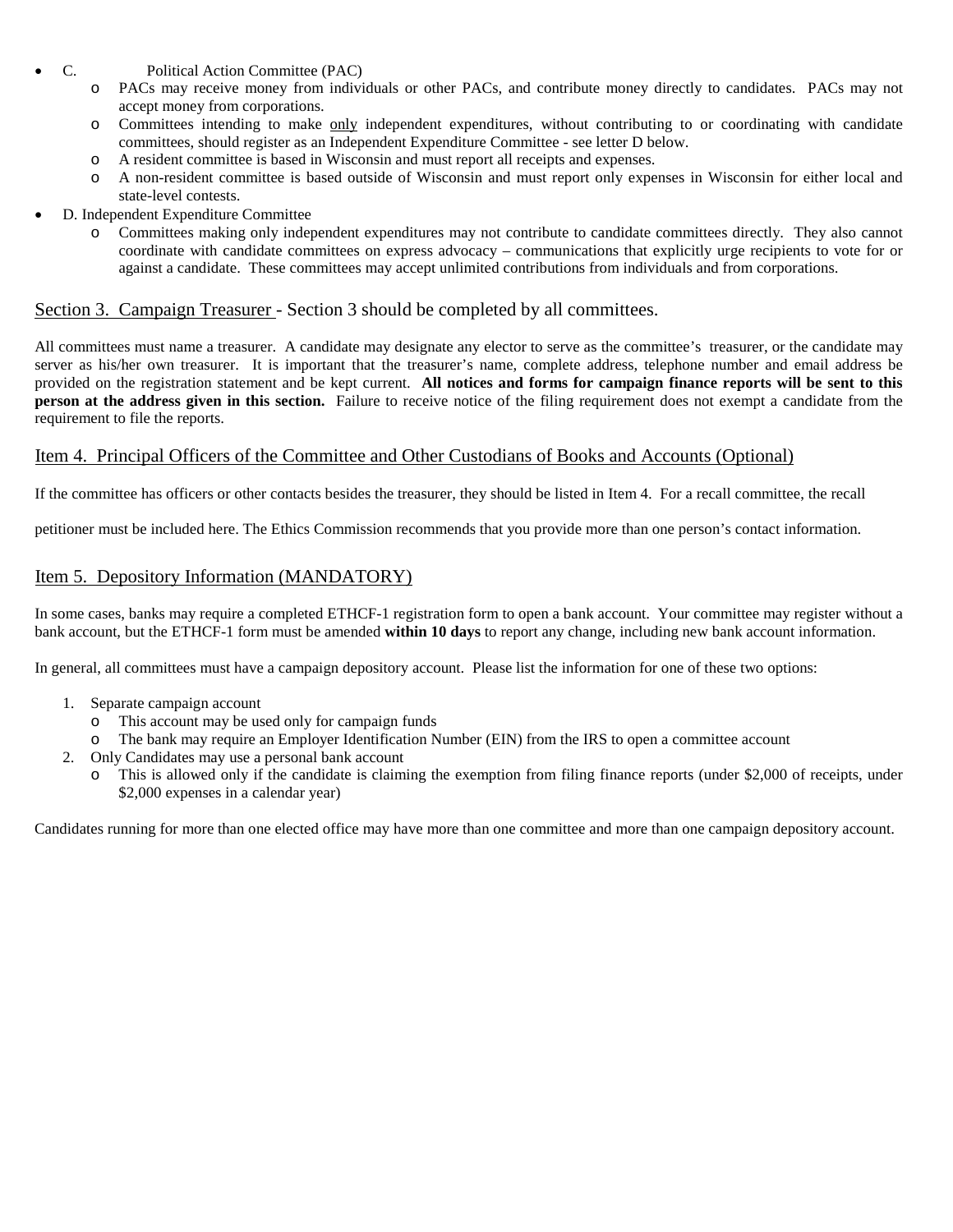#### Certification

The candidate and committee treasurer must sign the original registration statement of a candidate committee certifying that the information is true, correct, and complete. For a recall committee, the recall petitioner and the treasurer must both sign. A candidate serving as his/her own treasurer only needs to sign once. Non-candidate committees require only the treasurer's signature. Amendments to the registration may be signed by either the candidate or treasurer. If there is a change in treasurer, the new treasurer should sign.

#### Exemption From Filing Campaign Finance Reports

All committees must file campaign finance reports, unless they check the box to claim exemption and remain within those limits.

- o A committee not collecting or spending more than \$2,000 total in a calendar year.
- o Candidate committees and Party Committees must register before collecting or spending any money, but those committees may not have to file reports if they claim exemption.
- o PACs and IECs do not have to register until they collect or spend more than \$2,500 in a calendar year. A PAC or IEC that is already registered, but will have limited activity for a calendar year, may claim exemption and would not have to file reports for that year.
- o A referendum committee that does not collect or spend more than \$10,000 is not required to register. Because a referendum committee is unlikely to be active for multiple years, it would be rare for this type of committee to claim exemption.
- o A recall committee that does not collect or spend more than \$2,000 is not required to register. A recall committee does not have to file reports unless it succeeds in forcing a recall election.

If a committee on exempt status exceeds any of the limits listed above:

- $\circ$  The committee must immediately file an amended ETHCF-1 with the appropriate filing officer, revoking the exempt status.<br>  $\circ$  The committee must report all campaign finance activity back to the beginning of the calen
- The committee must report all campaign finance activity back to the beginning of the calendar year.

If a committee filed reports for the previous calendar year, and wishes to go on exempt status for the upcoming year, the committee must file a January Continuing report covering all activity through December  $31<sup>st</sup>$ . Include an updated ETHCF-1 requesting exempt status for the upcoming year.

#### Amending a Registration Statement

When any of the information reported on the registration statement changes, the statement must be amended by filing a new ETHCF-1. The candidate or treasurer must file the new ETHCF-1 within **10 days** of the change, checking the "yes" box at the top of the form to indicate that it is an amendment.